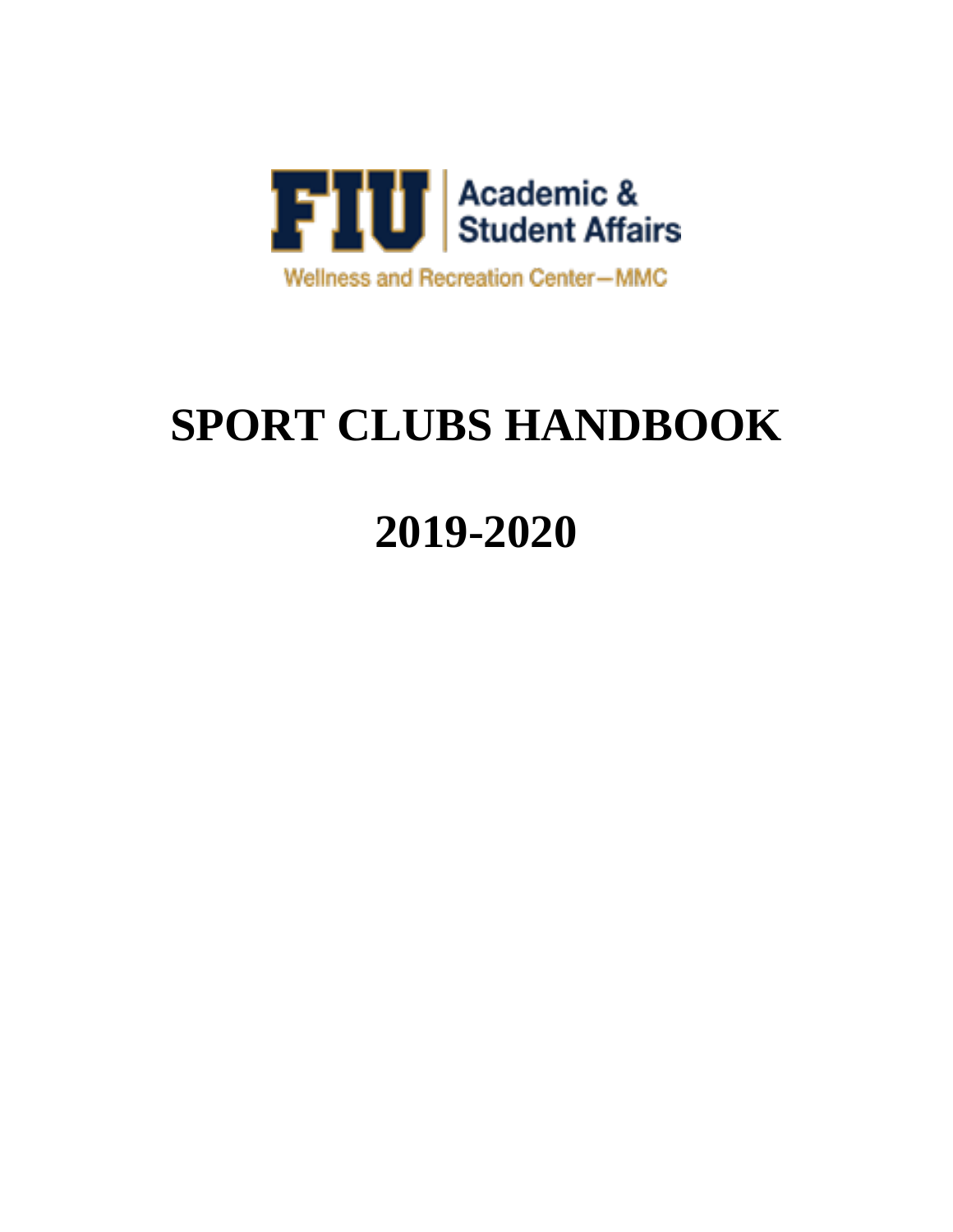## **TABLE OF CONTENTS**

Each club is required to adhere to the written policies of the Florida International University Student Code of Conduct and the Sport Clubs Handbook. For Sport Clubs policies and procedures not specifically covered in this Handbook, refer to the FIU Student Handbook. Policies and procedures stated herein are subject to annual revision and/or updates. All 2019- 2020 changes are noted in a grey highlighted color. Revised 08/2019

|    | <b>Mission</b><br>a.                               |
|----|----------------------------------------------------|
|    | b. Contact Information                             |
| 2. |                                                    |
|    | a. Campus Recreation Staff                         |
|    | b. Sport Clubs Executive Board                     |
|    |                                                    |
|    | a. Sport Clubs Responsibilities                    |
|    | <b>b.</b> Officer Descriptions                     |
|    | c. Club Membership                                 |
|    | d. Coaches/Instructors                             |
|    | e. Advisors                                        |
|    | .11                                                |
|    | a. Officer Training                                |
|    | <b>b.</b> Sport Clubs Council Meetings             |
|    | <b>Paperwork</b><br>$c_{\bullet}$                  |
|    | d. Discipline                                      |
|    | e. Community Service                               |
|    | <b>Panther Advancement Workshops (PAWs)</b><br>f.  |
|    | g. Marketing                                       |
|    | h. Supporter Points                                |
|    | <b>Awards</b><br>i.                                |
| 5. | .14                                                |
|    | a. Gold Tier                                       |
|    | <b>b.</b> Blue Tier                                |
|    | c. Instructional Tier                              |
|    | d. Introductory                                    |
|    | e. Red Tier                                        |
|    | <b>Evaluation Process</b><br>f.                    |
|    | g. Appeals                                         |
| 6. |                                                    |
|    | a. Starting a New Sport Club                       |
|    | Sportsmanship<br>b.                                |
|    | <b>Intramural Sports Participation</b><br>c.       |
|    | <b>Sport Clubs Council</b><br>d.                   |
|    | <b>National Governing Bodies</b><br>e.             |
|    | <b>Alcoholic Beverage and Tobacco Policy</b><br>f. |
|    |                                                    |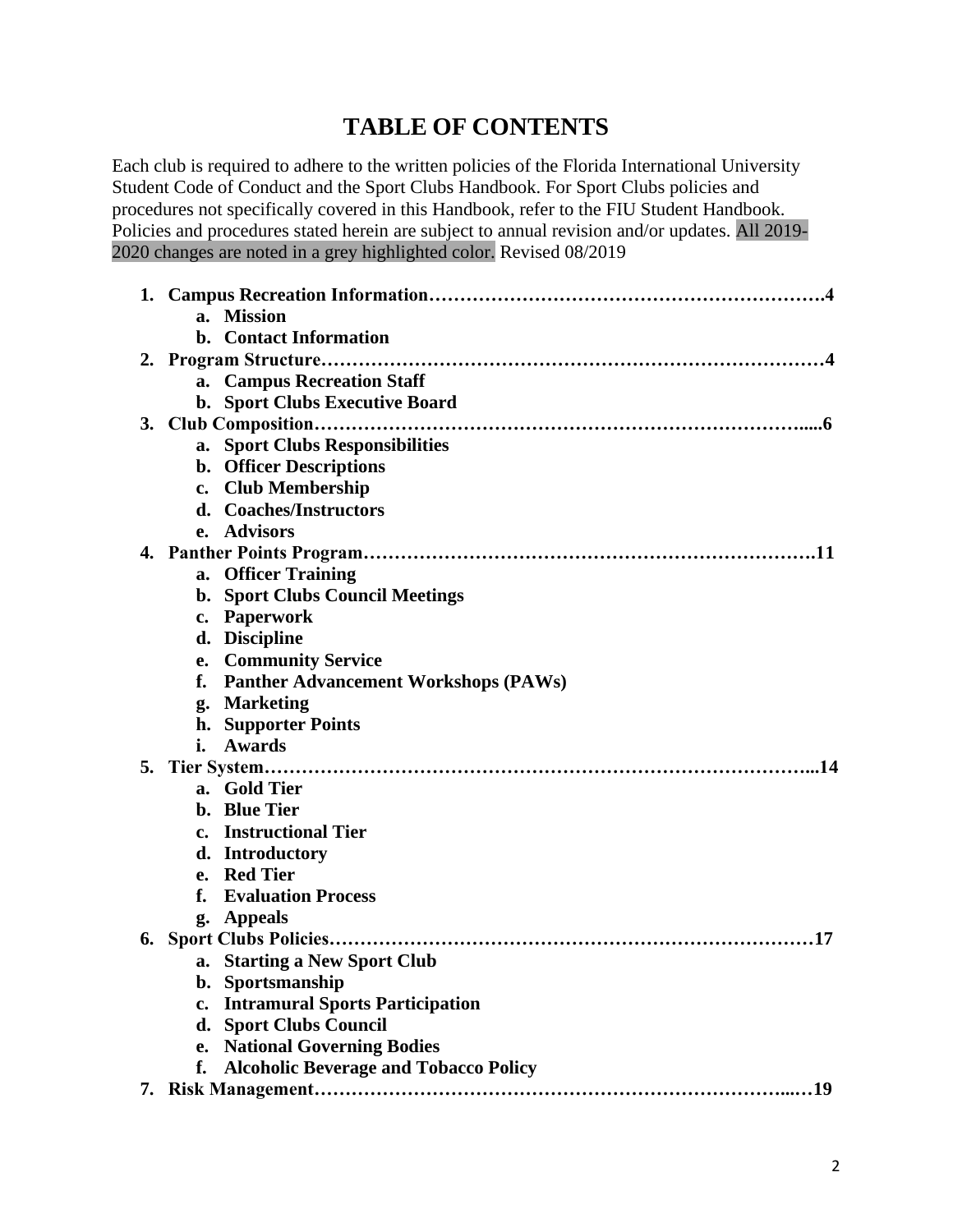|    |               | a. Risk Management Officer Responsibilities                   |
|----|---------------|---------------------------------------------------------------|
|    | b.            | <b>Permission, Release, &amp; Indemnity Agreement</b>         |
|    | c.            | <b>Safety &amp; Injuries</b>                                  |
|    |               | d. Concussion                                                 |
|    |               | e. Inclement Weather                                          |
|    |               |                                                               |
|    |               | a. Excusal Letters                                            |
| 9. |               |                                                               |
|    |               | a. Scheduling Guidelines                                      |
|    |               | b. Field and Facility Usage Policy                            |
|    |               | c. WRC Facilities Available to Clubs                          |
|    |               | d. Pricing                                                    |
|    | e.            | <b>Non-Wellness &amp; Recreation Center Facilities</b>        |
|    |               |                                                               |
|    |               |                                                               |
|    | a.            | <b>Overview</b>                                               |
|    |               | b. Sport Clubs University Needs-Based Funding                 |
|    |               | c. Panther Points Program Funding                             |
|    | d.            | <b>Sport Clubs Executive Board Funding</b>                    |
|    | e.            | <b>Requesting Funds from the Competitive Sports Office</b>    |
|    | f.            | <b>Responsibility</b>                                         |
|    |               | g. Fundraising                                                |
|    |               | h. Individual Sport Clubs Accounts                            |
|    |               | .29                                                           |
|    |               | a. Marketing Guidelines                                       |
|    |               | b. Photo/Video Release                                        |
|    |               | c. Printing & Copy Services                                   |
|    |               | d. Mail                                                       |
|    | e.            | <b>PantherConnect &amp; Sport Clubs Social Media Accounts</b> |
|    | f.            | <b>Emails</b>                                                 |
|    |               | .30                                                           |
|    |               | a. Member Conduct                                             |
|    |               | <b>b.</b> Administrative Non-Compliance                       |
|    | $c_{\bullet}$ | <b>Behavioral Non-Compliance</b>                              |
|    |               | d. Sanctions                                                  |
|    |               | e. Hazing                                                     |
|    | f.            | <b>Appeal Process</b>                                         |
|    |               |                                                               |
|    |               |                                                               |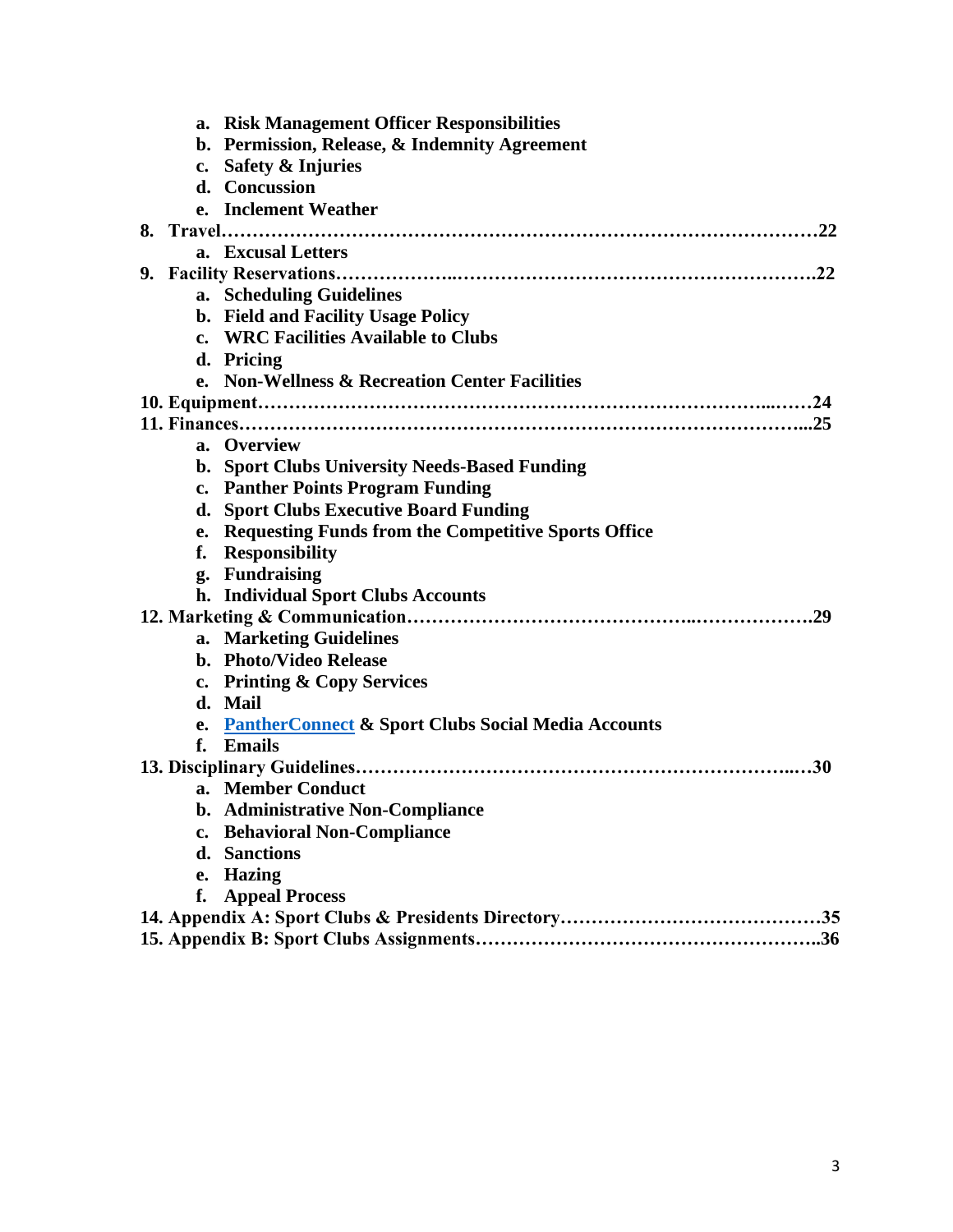# **CAMPUS RECREATION INFORMATION**

## **MISSION**

In support of the mission of the University and the Division of Academic & Student Affairs, the Wellness and Recreation Center promotes active, healthy lifestyles for FIU's vibrant and diverse community through quality, inclusive participation opportunities, educational experiences, and support services.

## **CONTACT INFORMATION**

#### **Assistant Director, Competitive Sports & Student Development**  Patricia Suarez Office: WRC 103 Phone: 305-348-1054 Email: [patsuare@fiu.edu](mailto:patsuare@fiu.edu)

#### **Coordinator, Competitive Sports**

Thomas Giles Office: WRC 104 Phone: 305-348-6835 Email: thgiles@fiu.edu

#### **Graduate Assistant, Competitive Sports**

Nevena Stojakovic Office: WRC 104 Email: [nstojako@fiu.edu](mailto:nstoj001@fiu.edu)

## **Athletic Training Services**

Email: [atservices@fiu.edu](mailto:atservices@fiu.edu) Phone: 305-348-3656

**Nikki Harris, Athletic Trainer Shane Vaughan, Athletic Trainer**  Email: [nstallwo@fiu.edu](mailto:nstallwo@fiu.edu) Email: [svaughan@fiu.edu](mailto:svaughan@fiu.edu) 

## **PROGRAM STRUCTURE**

#### **COMPETITIVE SPORTS STAFF ASSISTANT DIRECTOR, COORDINATOR, & GRADUATE ASSISTANT**

The Competitive Sports administrative staff, comprised of the Assistant Director, Coordinator and Graduate Assistant shall oversee all aspects of the Sport Clubs program, as well as advocate for the clubs to other university entities. They are available for individual club consultation and advising on all club matters. Each club will be assigned to a member of the Competitive Sports administrative staff will be their primary contact person with the Competitive Sports Office. Additionally, they will have the authority to implement disciplinary action against a club or members for policy violation.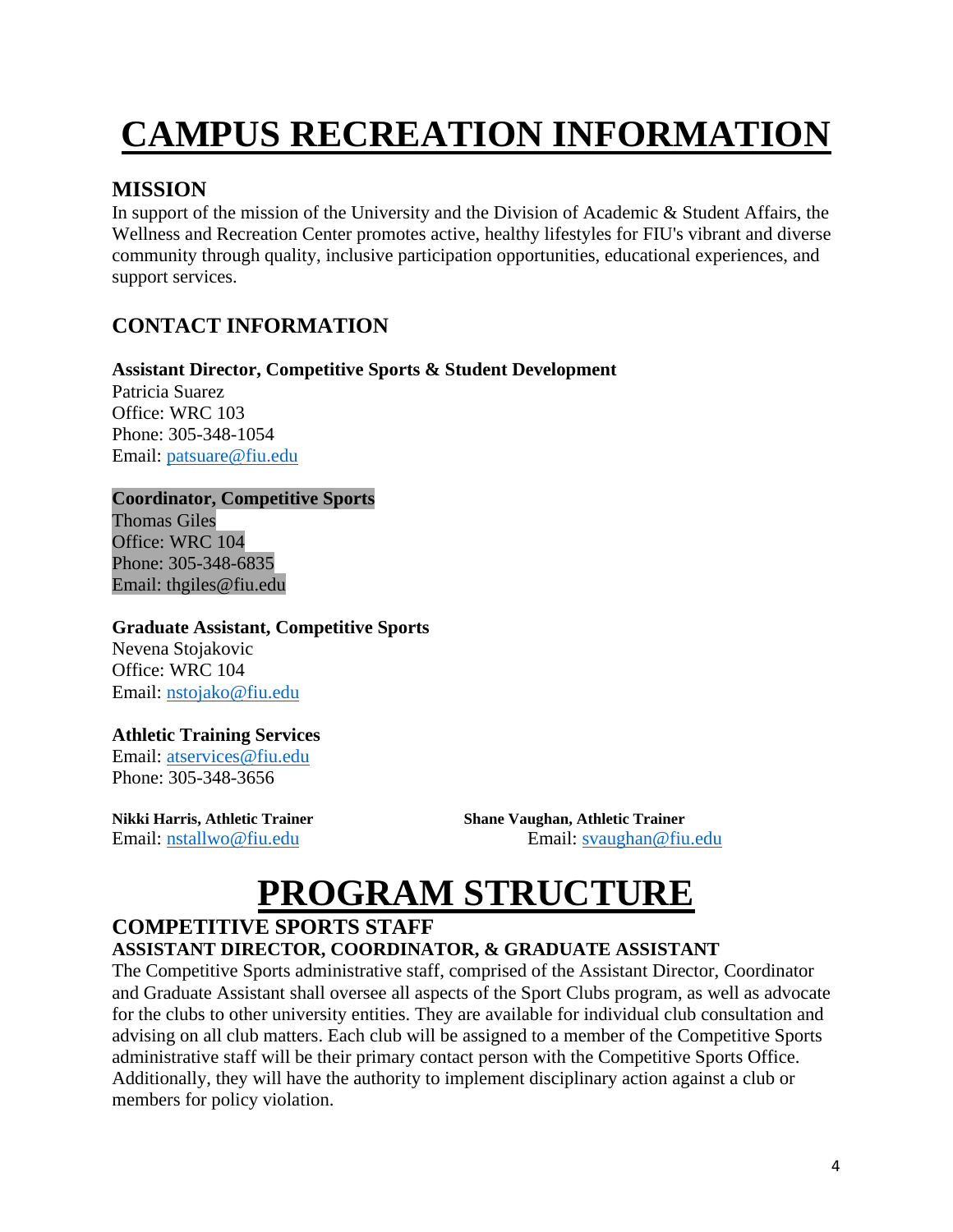#### **PROGRAM ASSISTANTS**

The FIU Sport Clubs program will utilize Program Assistants (PA's) to assist in the oversight of the program. The PA's will share responsibilities with the Graduate Assistant. The PAs' duties include, but are not limited to:

- Assisting in the collection of the data and review of forms submitted by the clubs
- Developing content for Officer Trainings, Sport Clubs Council Meetings, and Panther Advancement Workshops
- Serving as a customer service representative and handling member concerns and questions dealing with departmental policies and procedures

#### **SUPERVISORS**

Competitive Sports Supervisors are FIU-MMC student employees who may be visible at practices, games and other club events. The Competitive Sports Supervisors' responsibilities include, but are not limited to:

- Fostering quality relationships with the members and officers of each club
- Acting as a quality University and Wellness and Recreation Center resource
- Providing supervision and management by being present at home contests, seminars, and events
- Serving as a first responder and initiating emergency procedures when necessary
- Overseeing the compliance of each club with Sport Clubs policies and procedures

#### **FIELD OPERATIONS ASSISTANTS**

Competitive Sports Field Operations Assistants are FIU-MMC student employees who may be visible at practices, games, and other club events. The Competitive Sports Field Operations Assistants' responsibilities include, but are not limited to:

- Acting as a quality University and Wellness and Recreation Center resource
- Providing supervision and management of the WRC North and South Turf Fields
- Serving as a first responder and initiating emergency procedures when necessary
- Overseeing the compliance of each club with Sport Clubs policies and procedures

#### **ATHLETIC TRAINING STAFF**

The FIU Sport Clubs program collaborates with Athletic Training Services, consisting of a staff of three (3) certified Athletic Trainers. Athletic Training Services provides general athletic training services to all members of a Sport Club in the athletic training room located in the FIU Wellness and Recreation Center-MMC. The staff is available for injury evaluation and rehabilitation during training room hours. To make an appointment, email the Athletic Trainers. The following clubs, considered contact sports, must have an AT present at all home events and contact practices:

- Men's Rugby
- Women's Rugby
- Men's Soccer
- Women's Soccer

Any non-contact club that would like to have AT services during an event or practice may do so by submitting a request to the Competitive Sports Coordinator at least 2 weeks in advance of the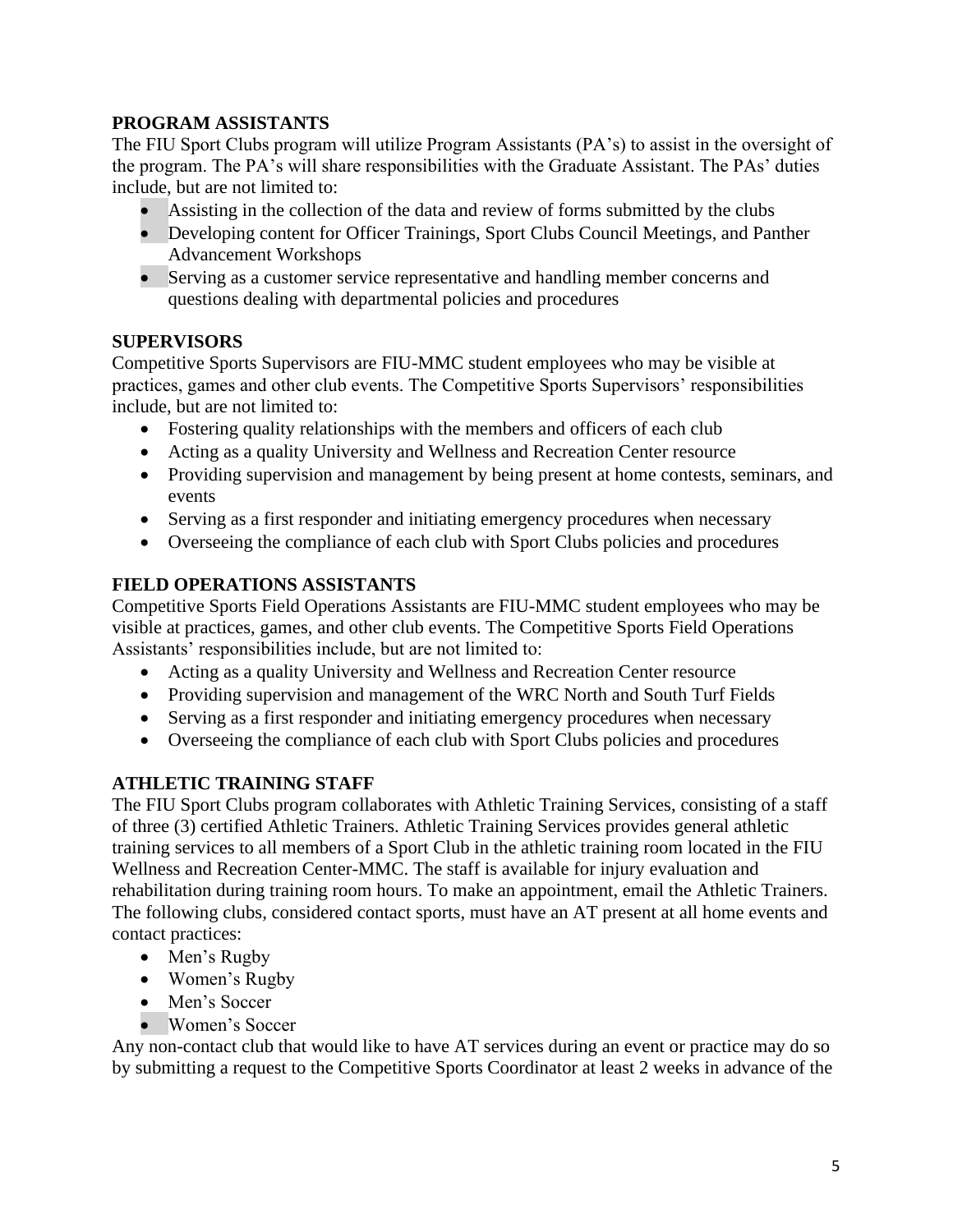event. Additionally, the club will be charged an Athletic Training Service fee of \$25 per hour per Athletic Trainer requested.

## **SPORT CLUBS EXECUTIVE BOARD**

The Sport Clubs Executive Board is under a period of administrative restructuring and is anticipated to return for the 2020-2021 academic year. The Sport Clubs Executive Board, under the direct authority of the Coordinator of Competitive Sports, is a student group which serves to enforce the existing policies, create new policies if deemed necessary, provide unity among all clubs, and promote the FIU Sport Clubs program as a whole. The purpose of the Sport Clubs Executive Board is to act as a liaison between Sport Clubs members and the Coordinator of Competitive Sports. The primary function of the Executive Board is to advise the Coordinator of Competitive Sports on the following:

- 1. Provide direction for the implementation of new policies and regulations.
- 2. Provide a forum for clubs to discuss general concerns with the Board and Sport Clubs Administration.
- 3. Manage Excellence Funding and Developmental Funding requests
- 4. Conduct appeal hearings and make disciplinary recommendations to the Competitive Sports Administration as needed.
- 5. Provide leadership, direction, and guidance for Sport Clubs members.
- 6. Accept responsibilities as assigned by the Competitive Sports Coordinator.

The Executive Board will be made up of 3-5 appointed officers who are currently members of an active Sport Club. The Executive Board officers shall be elected by the Sport Clubs Council and shall serve a term of 1 Sport Clubs year (May – April). Additionally, no more than 2 of the officers on the Executive Board can be from the same Sport Club. The Board meets on a bimonthly basis. Any and all Sport Clubs members are invited to attend these open meetings.

Any interested Sport Clubs member who wishes to serve on the Executive Board should follow the selection and representation procedure below:

- 1. Complete a Sport Clubs Executive Board Officer Application on [PantherConnect](https://fiu.campuslabs.com/engage/) by the deadline for the next academic year.
- 2. Each candidate will prepare a brief speech of no more than 5 minutes to present to the Sport Clubs Council. In the speech, candidates should address how they plan to better the Sport Clubs program and what they hope to achieve in their position on the Executive Board.
- 3. The Sport Clubs Council will vote on candidates by submitting ballots.
- 4. The number of candidates elected will be determined by the number of open positions within the Executive Board.

In the event the Executive Board does not continue from one year to the next, the role and responsibilities of will be distributed among the Competitive Sports Administration.

# **CLUB COMPOSITION**

## **SPORT CLUBS RESPONSIBILITIES**

1. It is the responsibility of the club officers and members to be knowledgeable of the policies and procedures in the Sport Clubs Handbook.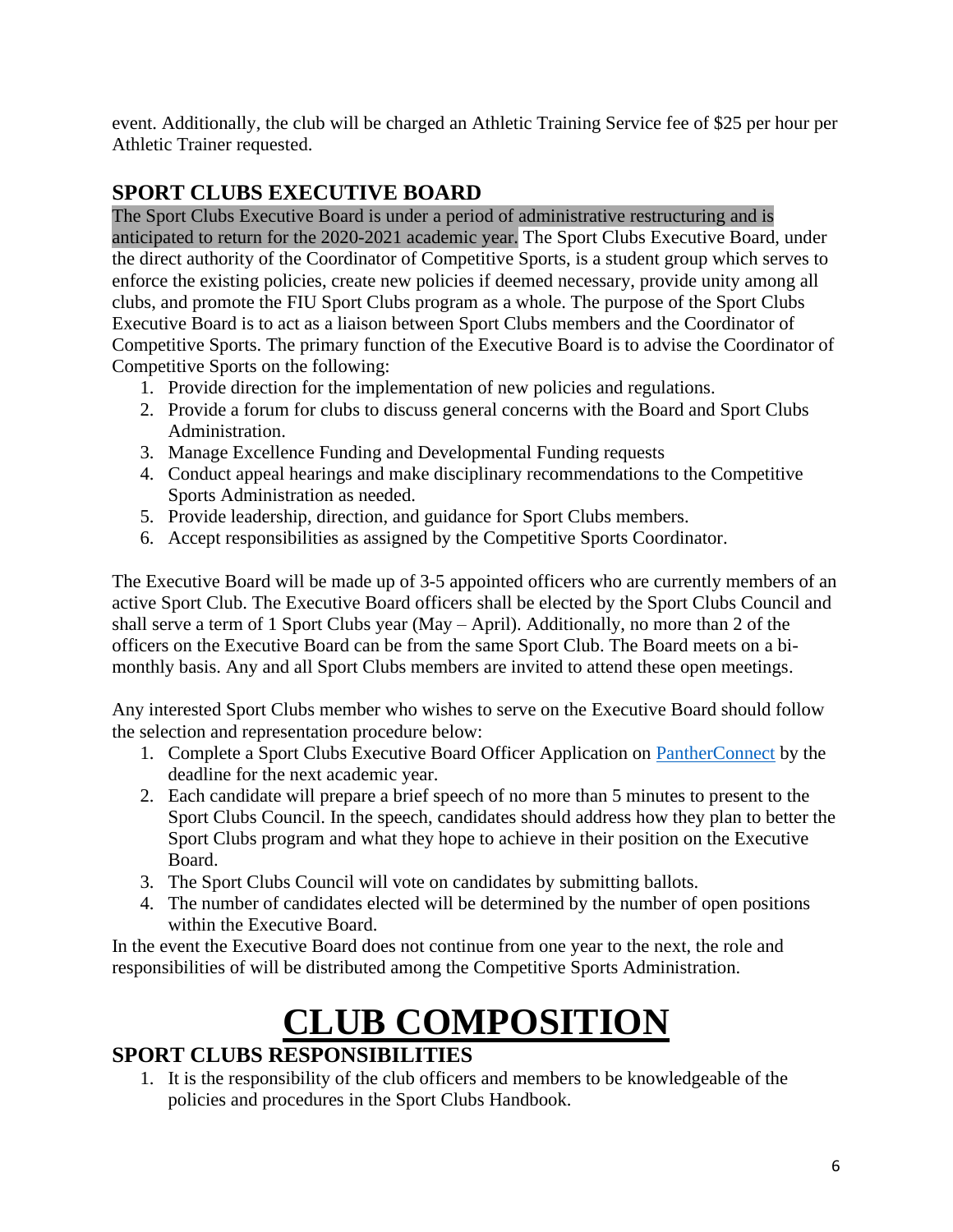- 2. It is the responsibility of the officers to operate the club within the guidelines set forth by the FIU Wellness and Recreation Center and Sport Clubs Administration.
- 3. It is the responsibility of the officers to ensure that all club members are eligible for participation and have completed a Permissions, Release, and Indemnity Form annually submitted via [PantherConnect.](https://fiu.campuslabs.com/engage/) It is the responsibility of each member to ensure they have proper insurance (each athlete should double check their own insurance). Members are strongly encouraged to consult a physician prior to participation in any Sport Club activity.
- 4. It is the responsibility of club officers to follow financial guidelines and reporting procedures discussed in this Sport Clubs Handbook.
- 5. It is the responsibility of club officers to follow scheduling guidelines in relation to reserving facilities for practice, competitions, and any fundraising activities.
- 6. No Sport Club member, coach, advisor, or other party acting on behalf of the club may sign or enter into a contractu al agreement without the consent of the Competitive Sports Assistant Director.
- 7. It is the responsibility of the club officers to check and update their club roster for eligibility and active members.
- 8. Each club **MUST** elect and submit contact information for new officers to the Competitive Sports Office for the next academic year by the listed deadline. This will give the new officers a chance to get accustomed to their new role before the next Sport Club year. Additionally, the new officers will need to attend officer training on the posted day and time.
- 9. Club officers should meet with the Competitive Sports Coordinator, Graduate Assistant, or Program Assistant to discuss questions regarding club schedule, treasurer's report, roster, and other club related issues.
- 10. Failure to complete officer responsibilities may result in disciplinary action to the club and a loss of Sport Club status and associated privileges.

## **OFFICER DESCRIPTIONS**

The strength and success of a Sport Club is dependent upon the dedicated efforts and initiative of its leaders, and the active involvement of its members. As a result, Sport Clubs present unique opportunities for students to develop both athletic and leadership abilities. Leaders are directly involved in all aspects of their organization's administration. The club's officers should be prepared to devote time and energy toward developing the organization and assuring its continuity. Responsibilities include, but are not limited to:

- 1. Serving as liaison between the Sport Club and Competitive Sports administration.
- 2. Conducting club meetings/practices and providing ongoing daily management.
- 3. Ensuring timely completion of all administrative tasks and forms.
- 4. Knowledge of policies and procedures regarding clubs.
- 5. Serving as a club representative.
- 6. Seeing that continuity of club leadership is passed on to new officers.

The Sport Clubs Program requires the following officer positions to be held and each individual's current contact information to be submitted via the Change of Officer Form on [PantherConnect.](https://fiu.campuslabs.com/engage/) Sport Clubs have four required officer positions: President, Vice-President, Treasurer, and Risk Management Officer. Clubs may elect to have additional officer positions as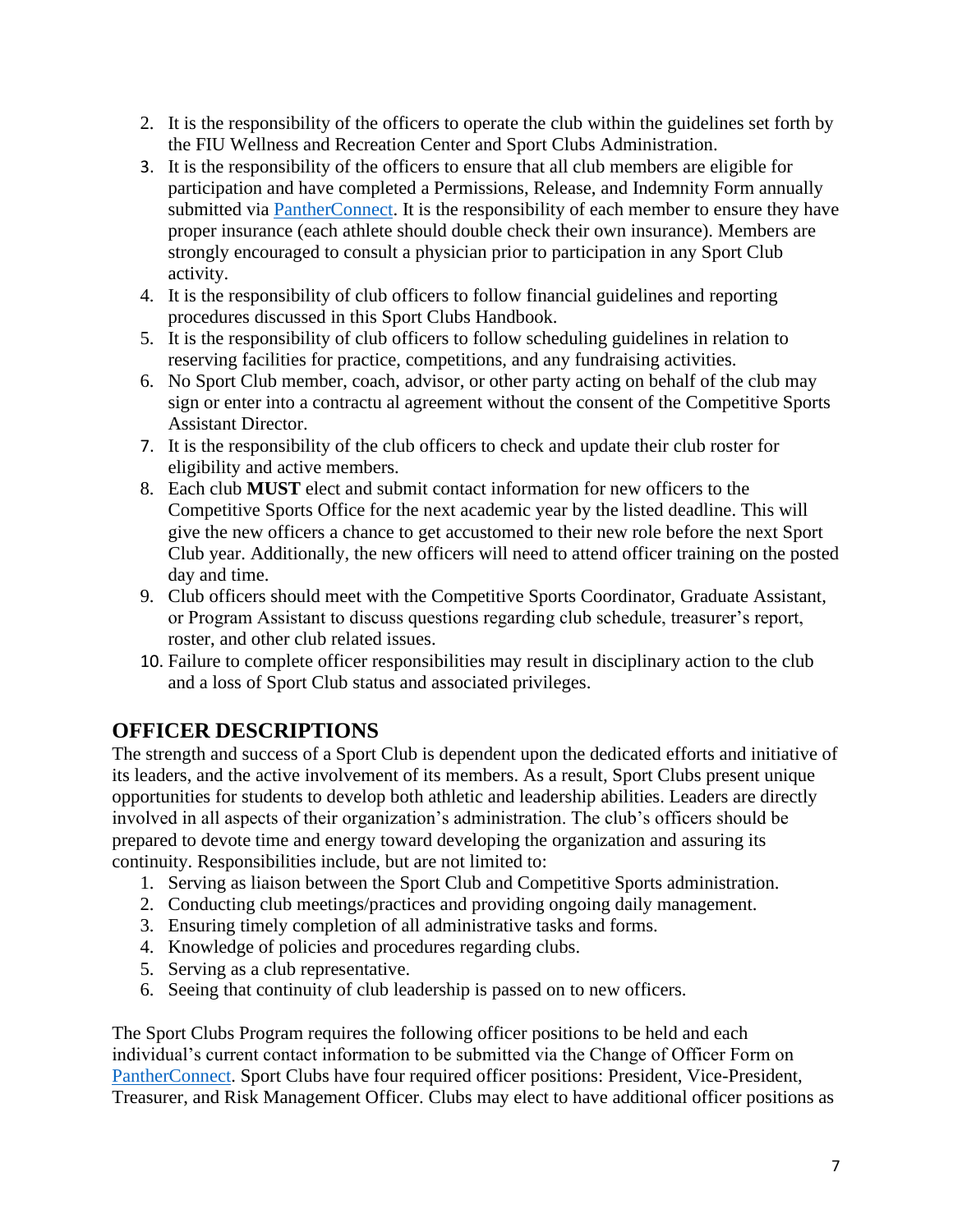deemed necessary by the club's members or constitution. Each unique officer position must be held by a different student member. All officers must be students currently enrolled at FIU.

#### **PRESIDENT**

The President has responsibility for oversight of the club and officers. The President is the primary liaison between the club and the advisor, Sport Clubs Administration, the Executive Board, and other FIU or community contacts. The President should organize meetings with the GA or PA at least once per semester to discuss club schedule, financial status, roster, and other club related issues. Additionally, the President will serve on the Sport Clubs Council.

#### **VICE PRESIDENT**

The Vice President duties may vary; however, it is their responsibility to represent the club if the President is unable to and to act as interim President until one is elected if the President is no longer able to fulfill their duties. It is their responsibility to attend Sport Club Council meetings when the President is unable to.

#### **TREASURER**

The Treasurer has responsibility for the financial well-being of the club, preparing annual budgets and semesterly reports, and keeping record of all internal and external transactions for the club.

#### **RISK MANAGEMENT OFFICER**

The Risk Management Officer has responsibility for safety of the club members during competition, practices, travel, and club events. The Risk Management Officer is to have a current CPR and First Aid certification that must be filed through [PantherConnect.](https://fiu.campuslabs.com/engage/) Additional guidelines are outlined in the handbook under Risk Management Officer Guidelines.

#### **TRAINING REQUIREMENTS**

All officers will be elected for the full academic year. New officers will not be acknowledged until Officer Trainings have been completed in the Spring Semester. If a new officer is added after the start of the academic year, the club must submit a new Change of Officer form on [PantherConnect](https://fiu.campuslabs.com/engage/) and schedule a training with the GA or PA. Officer Training must be scheduled within two weeks and completed within three weeks of the submission of the form to avoid disciplinary action.

## **CLUB MEMBERSHIP**

- 1. All undergraduate and graduate students registered for at least one credit hour at FIU are eligible to join a club.
- 2. A majority  $(50\% + 1)$  of club members must be students enrolled in at least one credit hour at FIU.
- 3. All faculty/staff and community members are eligible to join any club; however, **club membership DOES NOT guarantee WRC facility access**. All WRC facility fees, policies, and procedures still apply.
	- a. Faculty/Staff may purchase a WRC Membership to have access to all WRC facilities and other benefits.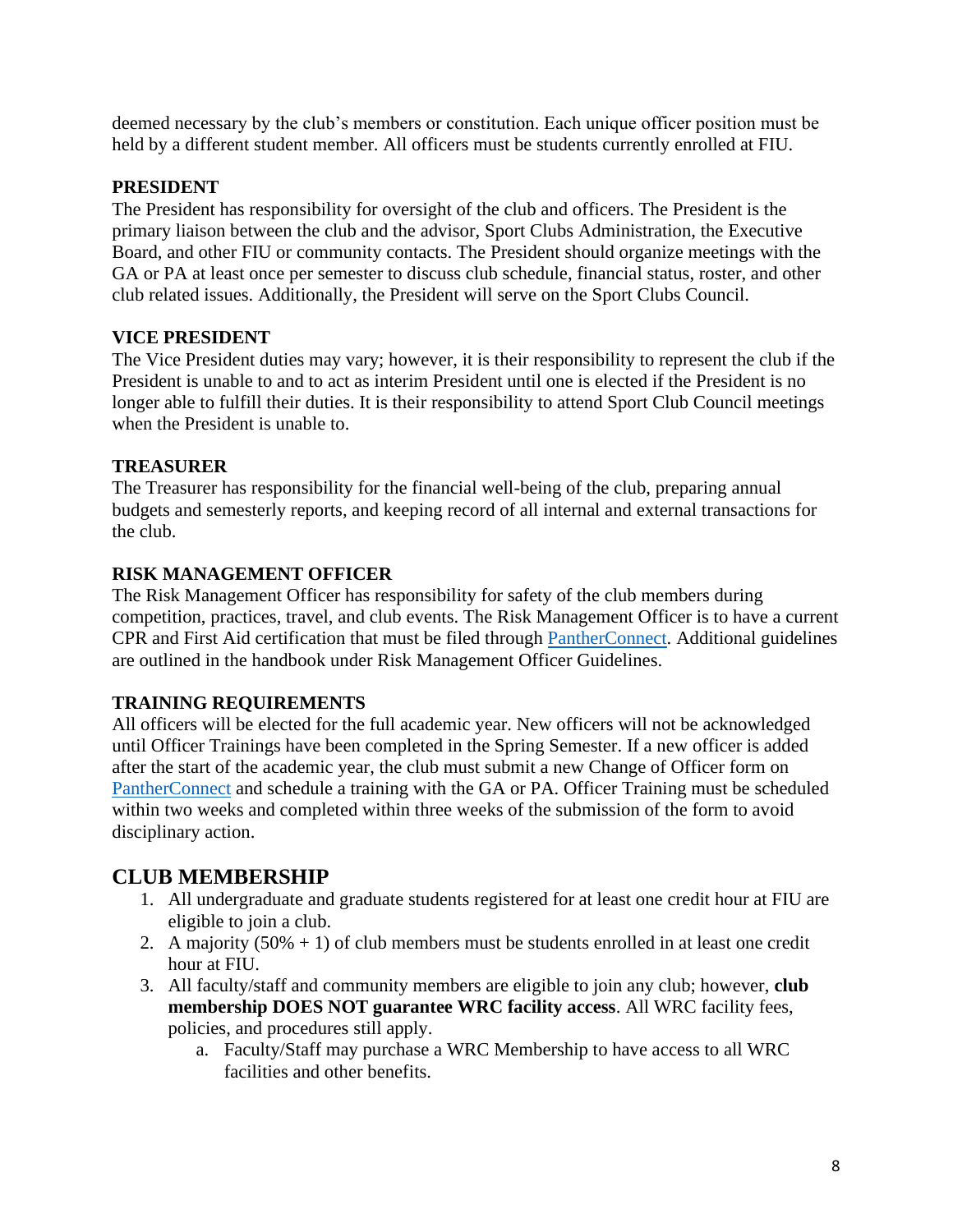- b. Faculty/Staff may purchase a Sport Clubs Membership to have access to the WRC facility as it pertains to their Sport Club practice or event. In other words, a Sport Club Membership only allows access to the Sport Club practice and not to the rest of the WRC facility.
- 4. Student, faculty, staff, and community members may be restricted from league or association competition. Please check with that league or association in advance of competition for eligibility guidelines.
- 5. A member is not permitted to practice or play until a Permission, Release & Indemnity Agreement Form has been filled out and submitted via [PantherConnect.](https://fiu.campuslabs.com/engage/) Competitive Sports Staff periodically check rosters at practices and events.
- 6. Currently active intercollegiate athletes' eligibility to participate in Sport Clubs is subject to review by said sport's governing body. Please contact the Competitive Sports Coordinator with any questions.
- 7. Any club that receives Activity and Service (A&S) funding cannot charge student's club membership dues.
- 8. No club may restrict membership on the basis of race, sex, sexual orientation, religion, color, national or ethnic origin, age, disability, or military service.
- 9. No club may engage in any form of physical or emotional hazing of members or prospective members.

## **Article 1: Sport Clubs Membership**

An FIU Faculty/Staff or any non-university affiliated adult (18+ years) may purchase a Sport Clubs Membership to access the Wellness and Recreation Center MMC in order to participate with Sport Clubs. The following shall be the fee structure for the Sport Clubs Pass:

#### **FIU Faculty/Staff Membership**

- Annual (Both Fall and Spring)  $Semester$ ) = \$60
- Semester (Either Fall, Spring, or Summer C Semester) =  $$35$
- Summer (Session A or B) =  $20$

#### **Adult Community Membership**

- Annual (Both Fall and Spring)  $Semester$ ) = \$100
- Semester (Either Fall, Spring, or Summer Semester) = \$70
- Summer (Session A or B) =  $$35$

## **COACHES/INSTRUCTORS**

Sport Clubs requiring the services of an instructor should seek a knowledgeable person within the specific area of instruction. Based on their knowledge of the activity, experience, and leaderships skills, Coaches and Instructors must be appointed by the club members. They may be students, faculty/staff, or a community member. It is important to note that Sport Clubs are student run. Sport Clubs must follow their National Governing Body's policies on Coaches/Instructors.

The Competitive Sports program has an obligation to protect all clubs. As a result, the Assistant Director for Competitive Sports reserves the right to dismiss a Coach or Instructor who has acted outside the scope of their authority, violated university and/or Sport Clubs policy, violated state or federal laws and/or displayed conduct which is not in the best interest of the club, the Sport Clubs program and/or Florida International University. This includes conduct that is in direct contradiction of the Wellness and Recreation Center-MMC Mission Statement. All Coaches and Instructors must abide by the following rules: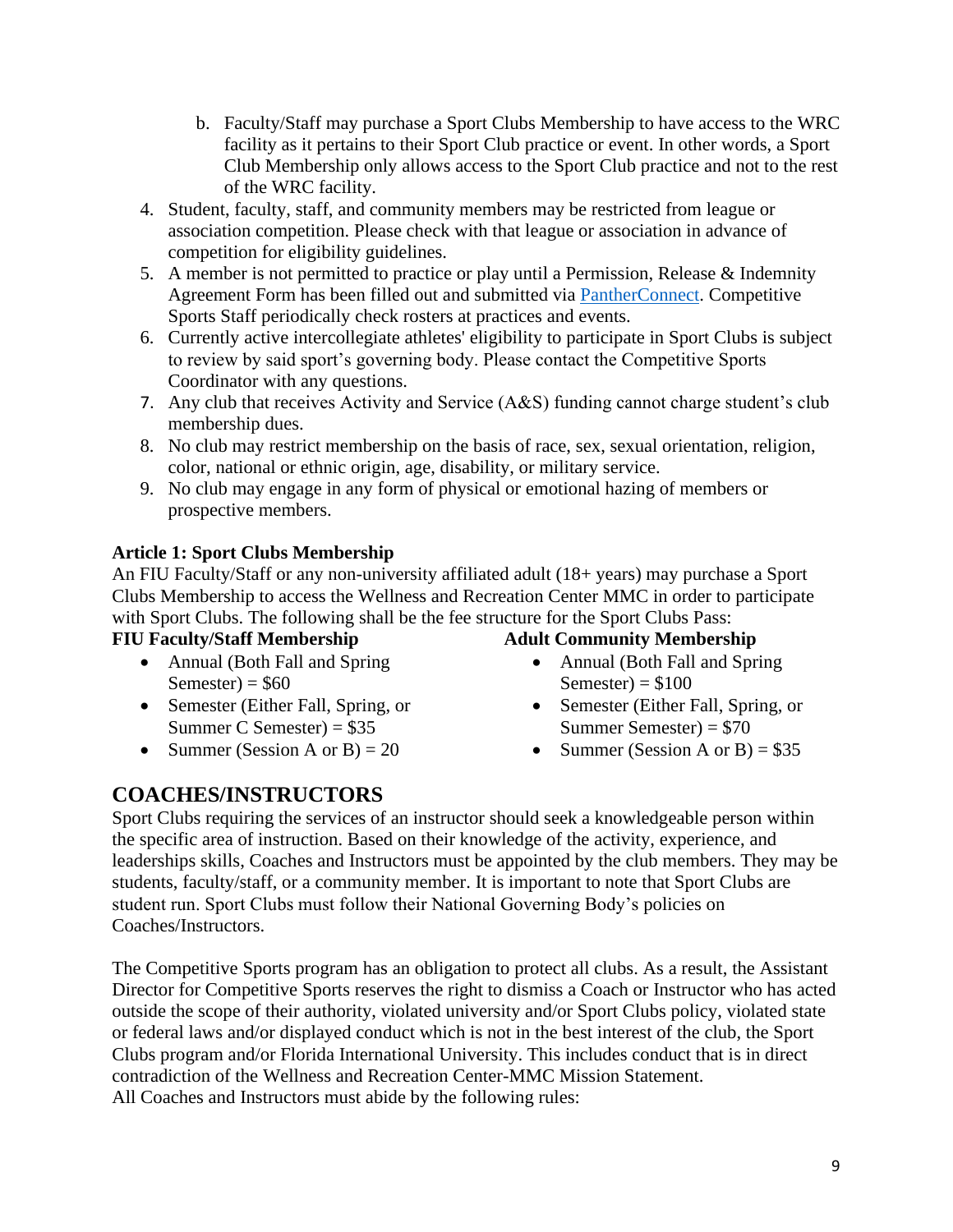- 1. The use of a Coach/Instructor is optional and their selection is the responsibility of each club's members.
- 2. Coaches/Instructors may or may not be paid, but must be registered with the Competitive Sports Office by submitting the Coach/Instructor Agreement Form on [PantherConnect](https://fiu.campuslabs.com/engage/) prior to coaching/instruction every year.
- 3. A&S funding issued by Competitive Sports may not be used to compensate coaches/instructors.
- 4. All Sport Clubs Coaches/Instructors must follow all Sport Clubs policies and procedures, as well as university and departmental procedures relative to the Sport Clubs program.
- 5. The Coach/Instructor's purpose is to be involved strictly with coaching and teaching in club practices and competitions.
	- a. They are to refrain from all other areas of club management, including club business matters.
	- b. It is important that the Coach/Instructor realize that their role is to strictly provide guidance to better develop the club as athletes. Student club members should be the ones fulfilling all the administrative and organizational requirements of the club.
- 6. Participation in Sport Clubs is completely voluntary, and monetary rewards or scholarships shall not be promised or given to any player or prospective player.
- 7. The Competitive Sports Office reserves the right to evaluate the performance and involvement of all instructors and coaches.
- 8. A coach should be (but is not required) CPR & First Aid certified.

## **ADVISORS**

Sport Clubs are characterized by being student initiated and student-managed; however, each club is recommended to have an advisor to provide direction and help maintain continuity in club programming. An advisor must be a full-time faculty or staff member employed by FIU.

The advisor shall be responsible for ensuring that the activities and undertakings of the club are sound and reflect favorably on FIU. The foremost goal is to allow the club to be self-organized and self-governed, but the advisor is to guide and counsel club members where it is appropriate or necessary. The Competitive Sports Office reserves the right to evaluate the performance and involvement of all advisors.

In addition, the advisor is responsible for:

- 1. Developing leaders by encouraging the growth of initiative, responsibility, and leadership in the club's officers and members.
- 2. Encourage sound financial and business practices.
- 3. Interpreting and ensuring compliance with University policy, philosophy, and Wellness and Recreation Center guidelines.
- 4. Providing leadership and acting in a professional manner if traveling with clubs. Regulations on sexual harassment, use of alcohol, illegal substances, profanity, and discrimination are subject to enforcement.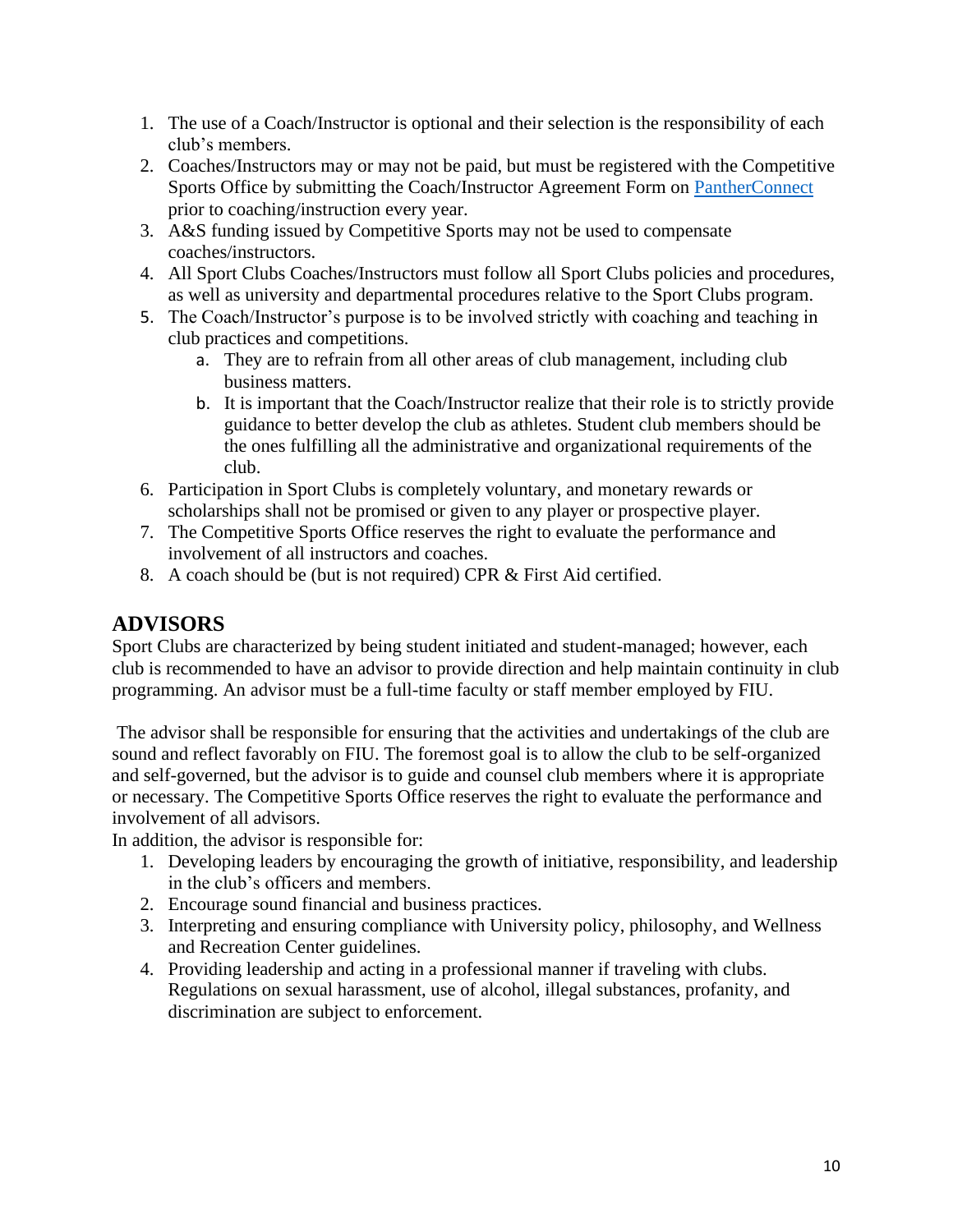# **PANTHER POINTS PROGRAM**

Sport Clubs Funding is partially distributed according to each individual club's fulfillment of the Panther Points Program requirements. Points will be awarded to clubs as outlined below: A portion for the Sport Clubs total budget will be used for Panther Points. The total dollars available for allocation will be divided by the cumulative number of points earned by all clubs throughout the academic year. This method will determine a dollar value to be assigned to each point. Each team's earned points will then be multiplied by this value to determine the funding to be allocated to each team upon completion of all Officer training sessions.

## **OFFICER TRAINING**

All recognized Sport Club's Officers must complete training requirements. Training for each academic year happens the Spring Semester prior to the Fall Semester. For example, officers for the academic 2019-2020 will be trained in the 2019 Spring Semester. Clubs are awarded 15 points for each officer that completes training in the Spring Semester and stays in their designated position for the entire year.

**Max Points: 60**

## **SPORT CLUBS COUNCIL MEETINGS**

There will be Sport Clubs Council Meetings throughout the year at which Sport Club Presidents are expected to be in attendance. If the President is unable to attend, the Vice-President should attend these meetings. If they are unable to attend, the Treasurer or Risk Management Officer may attend in the President's place. If none of the officers are available to attend, a currently enrolled FIU club member may attend in their place. (NOTE: Coaches, Instructors, and Advisors do not count as a Sport Club representative for the purposes of the Sport Club Council Meetings; however, they may attend in addition to a Sport Club student member.)

**Point Breakdown: 5 points per attendance at meeting. Max Points: 60**

## **FORMS**

Sport Clubs Administration requires that all clubs complete and turn in various forms that are extremely important for both record keeping and risk management/liability purposes. All forms are available on [PantherConnect](https://fiu.campuslabs.com/engage/) and shall be submitted electronically on that site. **No incomplete forms will be accepted.** Each paperwork has two deadlines: Panther Points Deadline and Final Deadline. Each Panther Points deadline is **10 points**. *List of paperwork that needs completing:*

## *1. CPR & FIRST AID CERTIFICATION*

Receive points for uploading certifications for both CPR/AED and First Aid for their Risk Management Officer, another officer, Coach/Instructor, and any other club member to [PantherConnect](https://fiu.campuslabs.com/engage/) by the Panther Points deadline.

## **Point Breakdown: 10 points**

## *2. EVENT/PRACTICE SCHEDULES*

An Event/Practice Schedule is required for summer, fall, and spring semesters. If your club is not practicing or having any events for a scheduled semester, you are still required to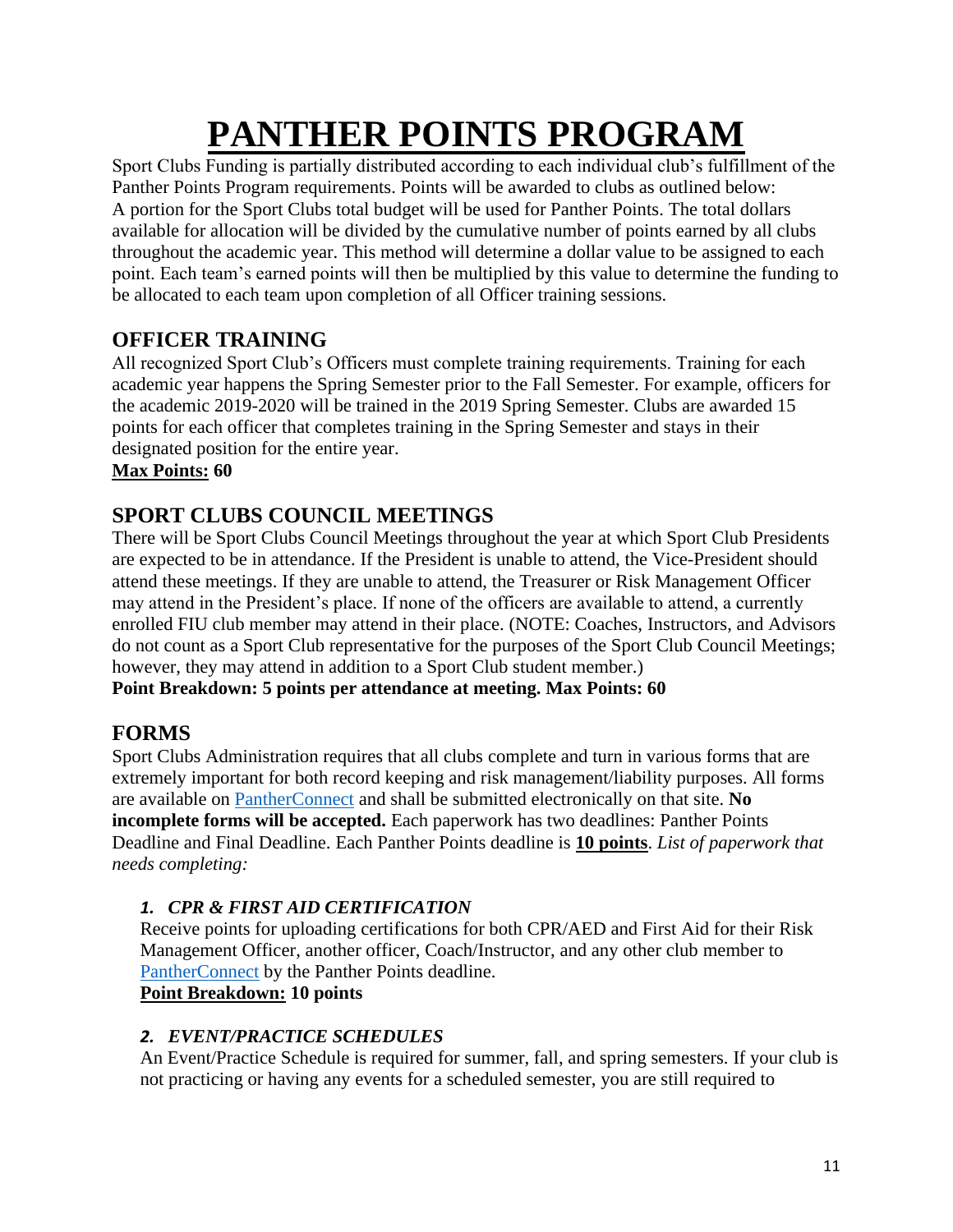complete the Semester Schedule on [PantherConnect,](https://fiu.campuslabs.com/engage/) indicating your club is not practicing or having any events for that semester.

#### **Max Points: 30**

#### **Point Breakdown: 10 points per schedule**

#### *3. TRAVEL REQUEST FORM*

It is extremely important for risk management, liability, and record keeping purposes that the Competitive Sports Office is aware of every instance that a club or a member of a club travels for a club related function. The following steps must be completed prior to traveling:

- 1. A completed Travel Itinerary must be turned in on [PantherConnect](https://fiu.campuslabs.com/engage/) no later than 3 business days prior to departure (by 5:00PM Wednesday for departures on either Saturday or Sunday or after 5:00PM on Friday).
	- a. Travel Itineraries submitted 5 business days prior to the date of departure (by 5:00PM Wednesday for a weekend trip) will be eligible for Panther Points.
- 2. Travel Itinerary forms must be approved by the Competitive Sports Office before teams are permitted to travel.
- 3. If a club fails to submit a completed Travel Itinerary 1 business day prior to their departure (by 5:00PM Thursday for departures on either Saturday or Sunday or after 5:00PM on Friday) the club will be subject to disciplinary action.
- 4. Following the trip, each club must report the results of the trip via the Post-Travel Form on [PantherConnect](https://fiu.campuslabs.com/engage/) within 5 business days.

#### **Point Breakdown:**

**5 points** for Travel Rosters turned in 5 days prior to travel

**5 points** for Post-Travel Forms turned in within 5 business days of arrival

If the club fails to submit any form by the deadline, or submits an incomplete form, the club will be placed on Initial Suspension. No points will be awarded to the club.

## **DISCIPLINE**

Points will be awarded to those clubs that have no disciplinary violations. If a club does not require any disciplinary action the entire year, the club receives **20 points**.

## **COMMUNITY SERVICE**

The Sport Clubs program encourages clubs to participate in Community Service projects. Involvement in these unique opportunities can provide an excellent learning experience for a club and its members. Additionally, involvement with the community helps create a positive image of your club, the Sport Clubs program, and FIU.

All community service hours documented properly will count towards Tier Placement. The main goal of participating in the event will be to serve a community or philanthropic group. The club itself shall not receive any personal benefits for its involvement in the activity; this decision will be up to the discretion of the Sport Clubs Administration.

For donation events, clubs should utilize this scale to receive hours:

- 1. Blood drives: 1 person  $= 2$  hours
- 2. Canned food drives: 4 items = 1 hour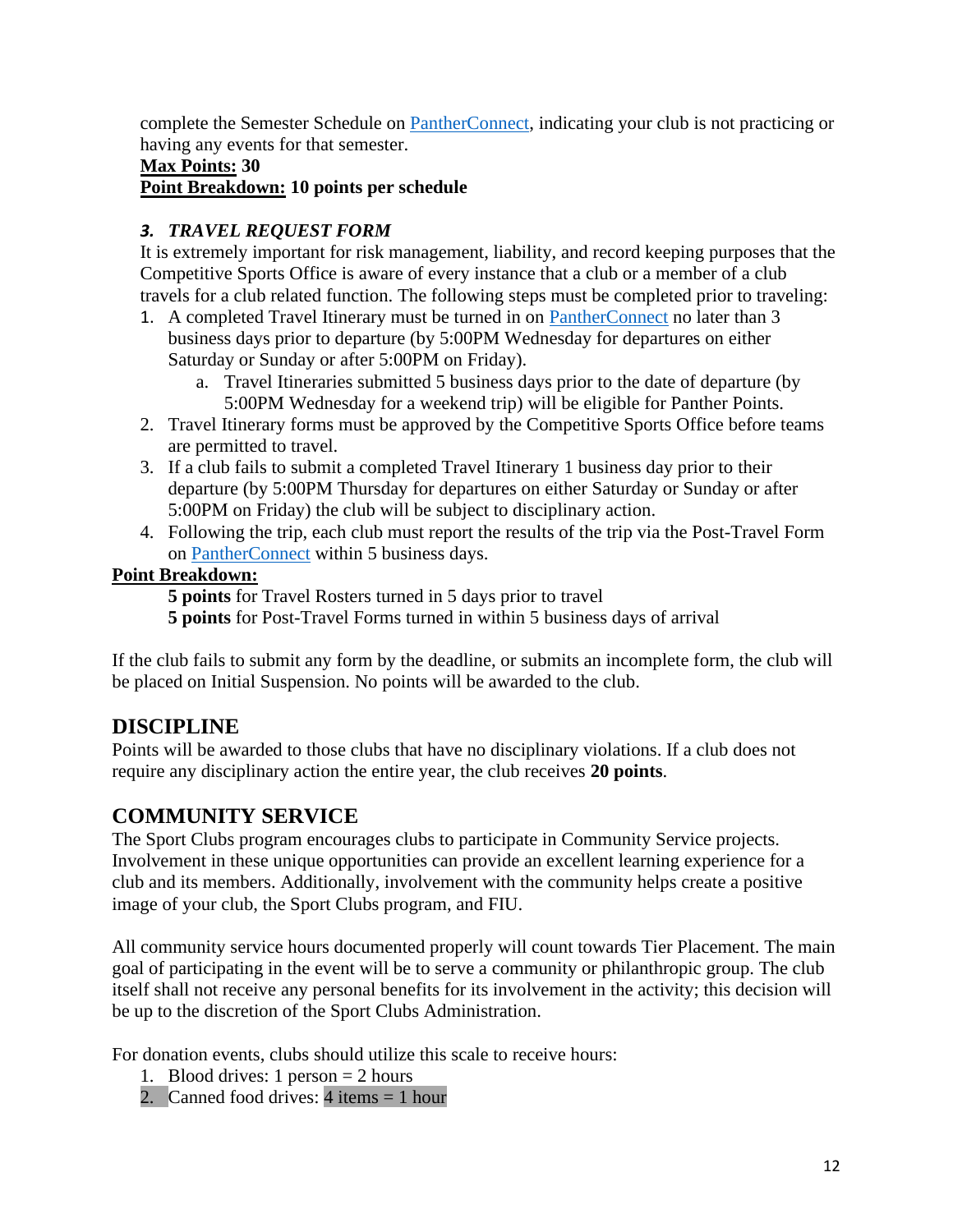If you have any questions about other types of donations, contact the Competitive Sports Coordinator.

In order for the club to receive credit for the activity, the club must:

- 1. Report results via the Post-Community Service Forms on [PantherConnect](https://fiu.campuslabs.com/engage/) within 5 business days of the conclusion of the event.
- 2. Submit a form of proof (letter, group photo, selfie with organization sign, etc.)

The Competitive Sports Office has the right to verify the event and amount of time each club member spent at the event.

**Note:** If a club does not meet the Panther Points deadlines, they will not receive Panther Points for the event, but they will receive credit for the hours for the purposes of meeting Tier requirements.

## **PANTHER ADVANCEMENT WORKSHOPS (PAWs)**

Sport Clubs strives to promote good leaders and outstanding Sport Clubs. The goal of these seminars is to provide an opportunity for individual and club growth. The Sport Clubs Executive Board will coordinate each Panther Advancement Workshop with the help of the Competitive Sports Graduate Assistant. In accordance with the WRC mission, the program will be a continued commitment to improve the quality of life for students. These will be held once a semester with dates and times to be announced.

**Max Points: 30, 1 Point per additional member that attends over the Tier requirement**

## **MARKETING**

## **CLUB SOCIAL MEDIA USE**

Clubs can use social media accounts to engage potential members. In order for the Competitive Sports Office to track individual club marketing, the club must tag @fiurecreation and @fiucompetitivesports on posts via their club account and email a screenshot of the post to the respective Competitive Sports Administration's club liaison.

#### **Max Points:** 20

**Point Breakdown:** 1 tag: 1 point

## **FIU #FutureIsUs INITIATIVE**

The university is launching a campaign to better track community involvement through the use of #FutureIsUs on social media posts. When clubs are completing community service projects, they should:

- Take a picture of the club and members participating in the event and/or:
	- o Post the picture on your club's social media account with #FutureIsUs
	- o Submit the picture to the Competitive Sports Office to be posted on the Wellness and Recreation Center's social media with #FutureIsUs

**Max Points:** 20 **Point Breakdown:** 1 hashtag: 1 point

## **SUPPORTER POINTS**

Clubs shall be rewarded for attending other clubs' home events and providing support in other approved events. See below for point breakdown.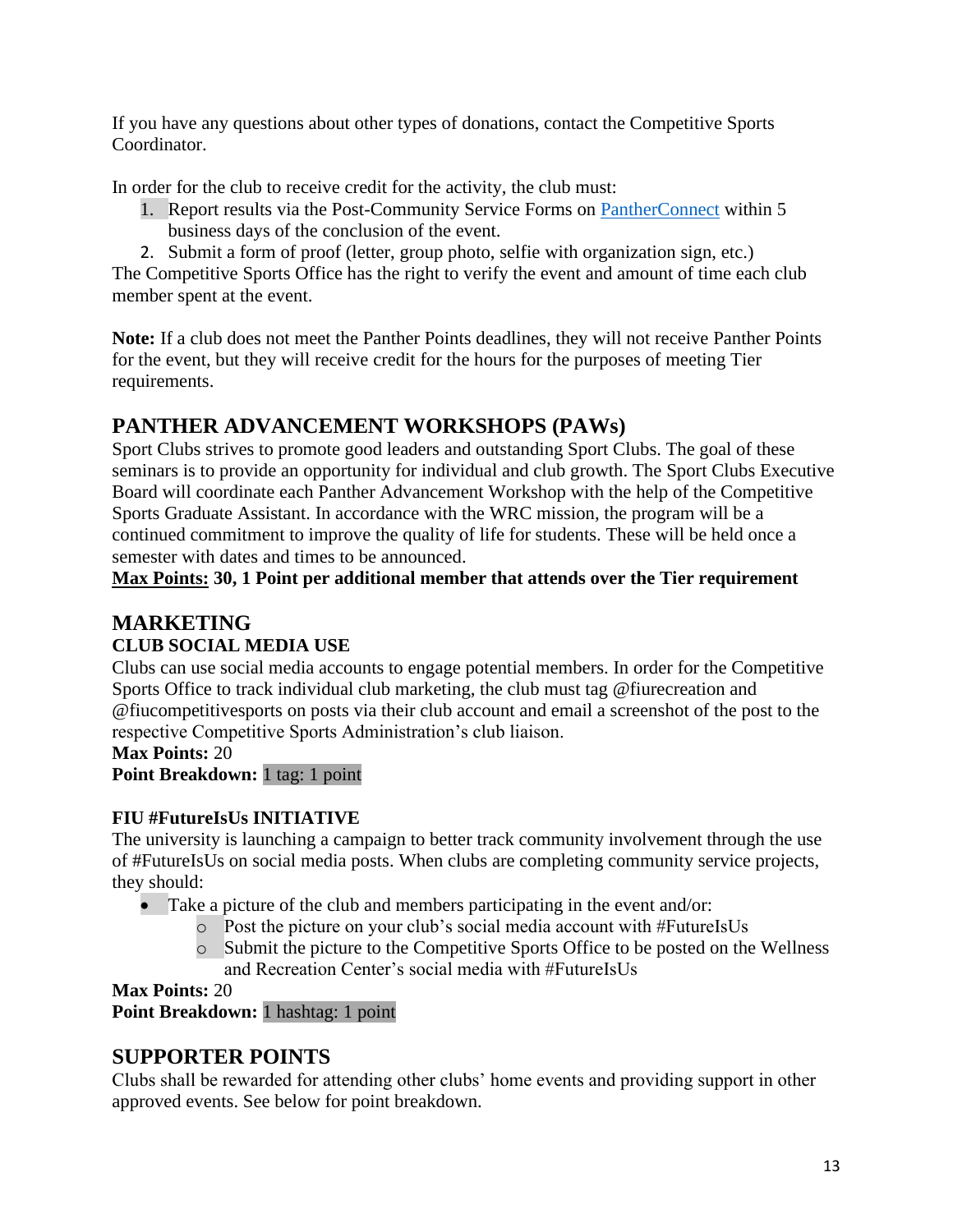#### **CLUB HOME MATCHES/GAMES/SEMINARS/WORKSHOPS**

In order to qualify for these points, clubs must find the Competitive Sports Supervisor on duty at a home event and sign in. Points are awarded based upon both average roster size and the number of club members who sign in.

#### **CLUB FUNDRAISING & COMMUNITY SERVICE EVENTS**

Sport Clubs can earn Panther Points by attending another club's fundraising event or by collaborating with another club on a fundraising or community service project. Picture proof will need to be submitted to the Competitive Sports Office in order to receive points.

#### **Point Breakdown:**

For clubs who average 20+ members:

1-4 club members attending another club's event: **2 points**

5-10 club members attending another club's event: **5 points**

11 or more club members attending another club's event: **10 points** For clubs who average fewer than 19 members:

1-2 club members attending another club's event: **2 points**

3-6 club members attending another club's event: **5 points**

7 or more club members attending another club's event: **10 points**

**Max Points: 40 per year**

## **FUNDRAISING CLUB of the YEAR**

This club has either raised the most money per club member, or has been the most involved in fundraising activities throughout the year. In addition to the number and success of the fundraisers, this club demonstrates creativity and thoughtfulness in their fundraising ideas. Additionally, this club has successfully completed and turned in all necessary paperwork on time with documentation of the hours and money raised for each fundraising event. **Fundraising Club:** 15 points

## **COMMUNITY SERVICE CLUB of the YEAR**

This club has completed the most community service hours per club member throughout the year. Additionally, they have demonstrated a genuine desire to improve the community, which is highlighted through their choice of community service projects. They have also successfully completed and turned in all necessary paperwork on time with documentation of the hours and number of members who worked each community service event.

#### **Community Service Club:** 15 points

*\*Throughout the year, the Competitive Sports program may add additional opportunities to receive Panther Points.*

## **TIER SYSTEM**

The nature and intent of a Sport Club varies from organization to organization. Sport Clubs may involve competition between other schools, instruction in a particular activity, or provide socialrecreational interaction. Sport Clubs may have local, regional, state or national competitive levels that they strive for, or be completely non-competitive. In order to best meet the needs of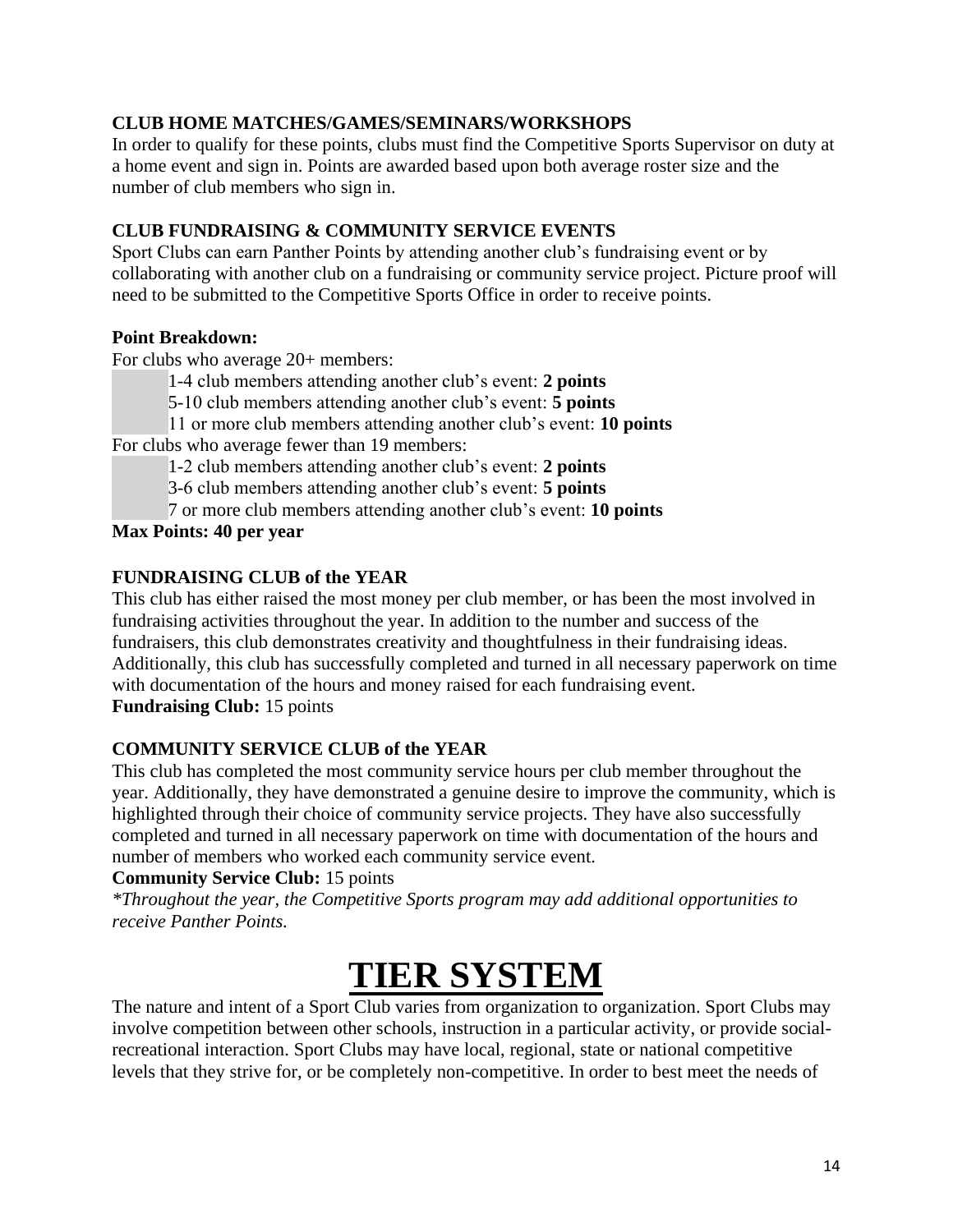each club, Sport Clubs are categorized into five tiers – **Gold, Blue, White, Introductory and Red (Probationary).**

Every club will be put into a tier depending on the status of the club. Benefits based on each tier will result in facility scheduling, funding, and access to Panther Points. Each club, regardless of its tier, will receive:

- 1. CPR & First Aid certification provided for Risk Management Officer
- 2. Access to Panther Points (Exception: Probationary Tier Sport Clubs will not have access to Panther Points.)
- 3. No facility rental cost for practices for Competitive Sports controlled facilities
- 4. Free equipment storage
- 5. Available equipment maintenance
- 6. Marketing resources

## **GOLD TIER**

#### **Requirements:**

- 1. Three or more competitions per year.
- 2. Proof of league membership or governing body.
- 3. Potential for competing in regional or national tournament.
- 4. 8 community service hours per person per year.
- 5. Panther Advancement Workshop (PAW) attendance: 1 attendance for 50% of roster per year

#### **Tier-Specific Benefits**

- 1. Will receive priority for facility scheduling.
- 2. Access to greatest amount of University funding, including Excellence and Developmental Funding.

## **BLUE TIER**

#### **Requirements:**

- 1. One or more competitions per year.
- 2. 6 community service hours per person per year.
- 3. Panther Advancement Workshops (PAWs) attendance: 1 attendance for 25% of roster per year.

## **Tier-Specific Benefits**

- 1. Will receive second priority for facility scheduling.
- 2. Access to university (needs-based) funding, and Developmental and Excellence funding.

## **WHITE TIER**

## **Requirements**

1. 4 community service hours per person per year.

2. Panther Advancement Workshops (PAWs) attendance: 1 attendance per person per year

#### **Tier-Specific Benefits**

- 1. Access to WRC facility space (will receive third priority in scheduling)
- 2. Access to university (needs-based) funding and Developmental Funding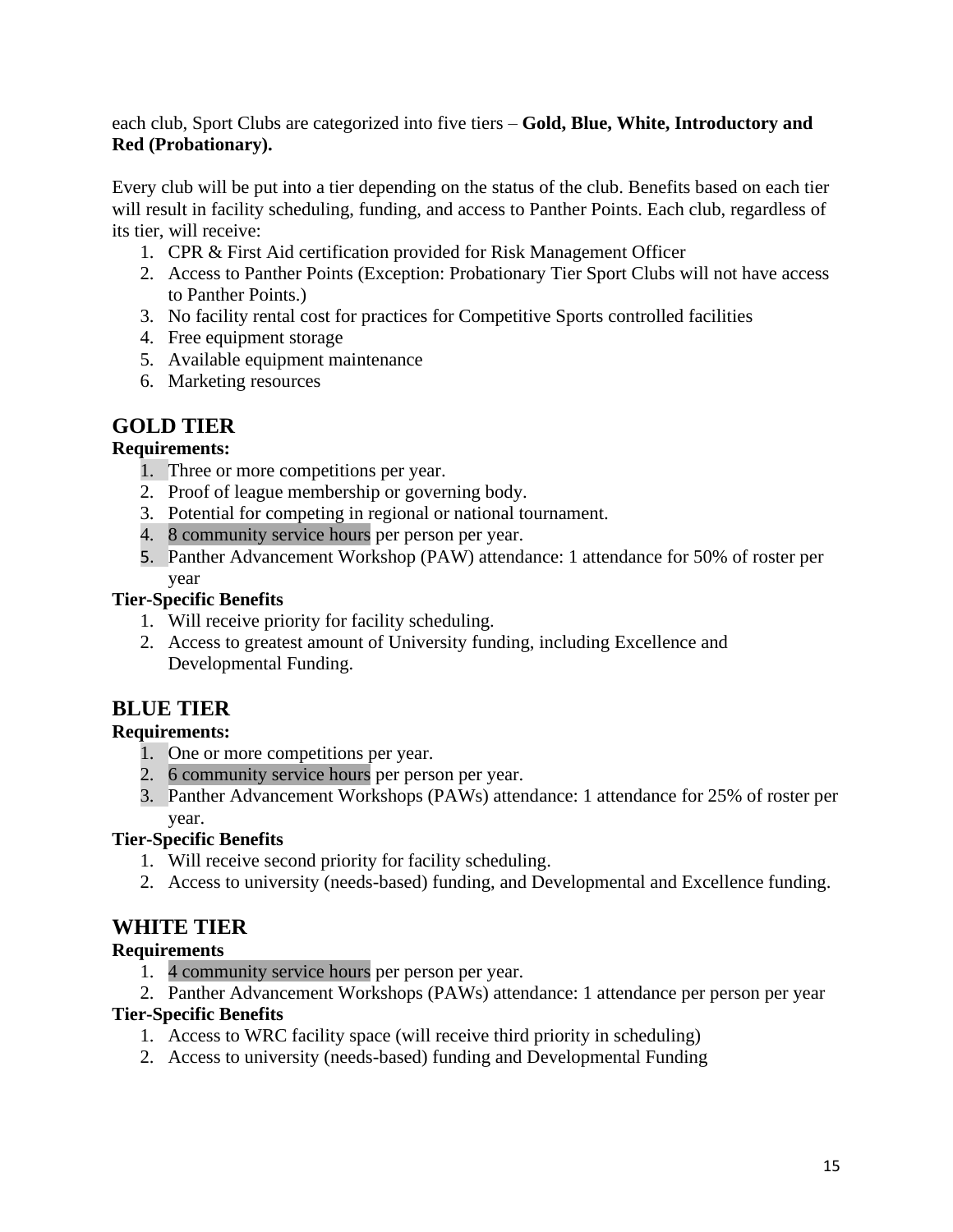## **INTRODUCTORY TIER**

#### **Requirements**

- 1. 2 community service hours per person per year
- 2. Panther Advancement Workshops (PAWs) attendance: 1 attendance per person per year

#### **Tier-Specific Benefits**

- 1. Access to WRC facility space (will receive fourth priority in facility scheduling)
- 2. Access to Developmental Funding and Excellence Funding

## **RED TIER**

Requirements:

- 1. 4 community service hours per person per year
- 2. Panther Advancement Workshop (PAW) attendance: 1 attendance per person per year **Tier-Specific Benefits**
	- 1. Access to WRC facility space (will receive last priority in facility scheduling).

## **EVALUATION PROCESS**

All Sport Clubs will be evaluated every year. Introductory and Red Tier clubs will have the option every year to apply to change their tier. This process will take place in the spring semester and will go into effect for the following fall semester. Tiers will only be re-evaluated at the end of the year (April) during the time designated for budget hearings.

#### **Introductory clubs**

At the end of the year (April) or after two semesters introductory clubs may present a tier change request at a hearing. This is similar to the yearly budget hearing. Introductory clubs are also required to present how the club has grown in conjunction with monetary requests.

#### **Red (probationary) clubs**

Sport Clubs are put in the red tier if they do not complete their tier requirements by the end of the academic year. At the end of the year (April) or after two semesters clubs may present a tier change request at a hearing. The club must provide proof they met the requirements of the tier they wish to be moved to. At a minimum, the club must meet the next tier's requirements to be eligible to move out of the red tier.

Tier status will be determined based on Sport Clubs Administration's evaluation of a club's league affiliation, number of competitions, national and regional rankings, community service, and Panther Advancement Workshops (PAWs) attendance. Each club has until April 1<sup>st</sup>. The evaluation process is based upon the status of a club's progress towards requirement completion at the time of the evaluation.

**NOTE: Clubs who remain in the Red Tier for two consecutive years and make insufficient progress to advance out of the Red Tier shall be expelled from the Sport Clubs program at the end of the second year. The Sport Club may not petition to become part of the Sport Clubs program for 2 academic years following expulsion.**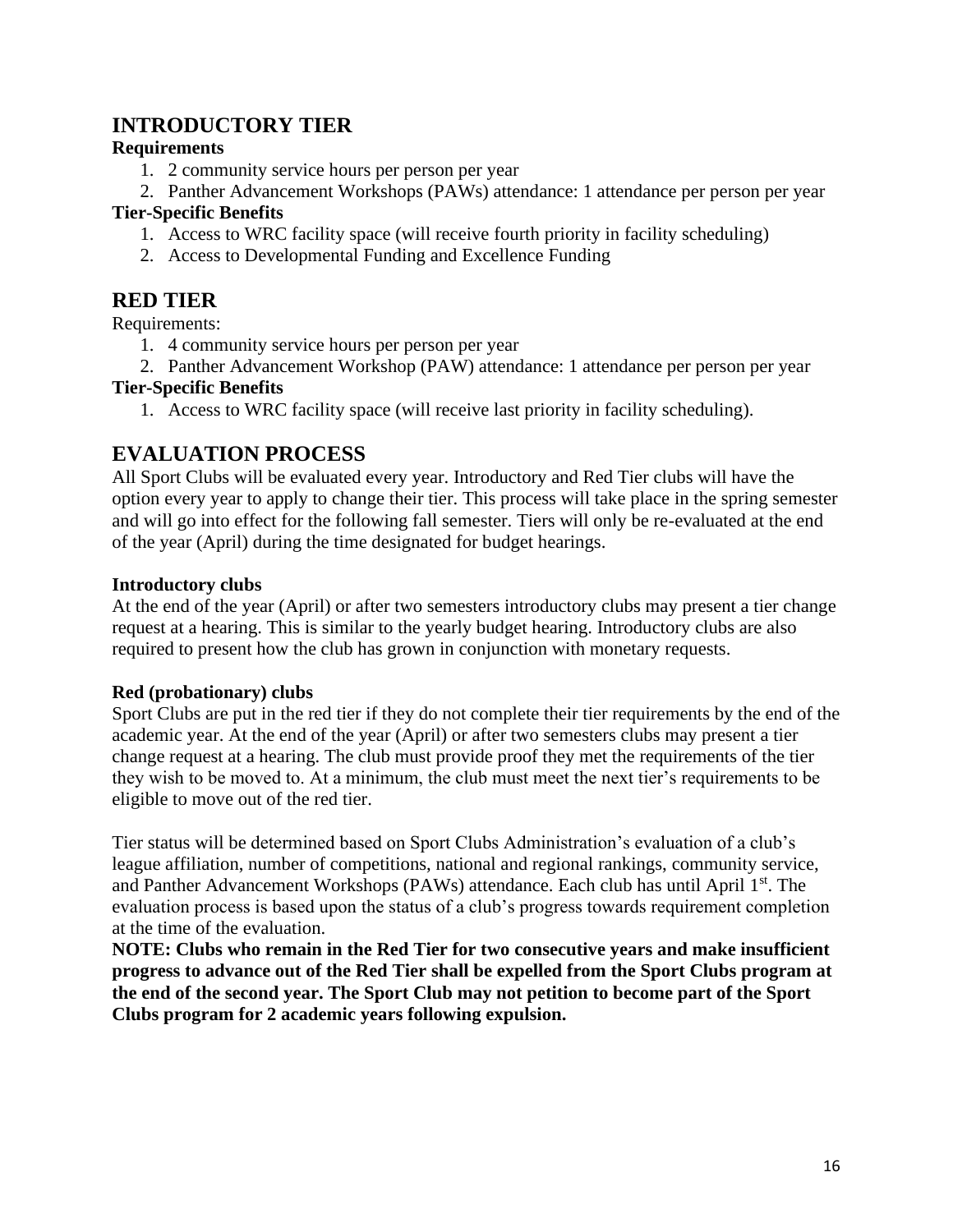## **APPEALS**

A club that wishes to appeal its placement within the tier system must do so in email within 2 week following the receipt of tier status for the following year. All appeals must be sent to the Competitive Sports Assistant Director.

# **SPORT CLUBS POLICIES**

## **STARTING A NEW SPORT CLUB**

Any group of students enrolled in classes at FIU with a collective interest in a sport or activity has the ability to submit a request to create a new Sport Club. A new Sport Club may not duplicate the goals or objectives of an existing organization unless member sex is the only difference (i.e., men's rugby vs. women's rugby). The process for doing so is outlined in the steps below. If you have any questions, comments, or concerns with the process, please feel free to contact the Competitive Sports Assistant Director for assistance.

- 1. Ensure that you have students in place that are willing to serve as Officers for the Sport Club. Officers are the main leadership of the club. All Sport Clubs need a President, Vice President, Treasurer, and Risk Management Officer. Sport Clubs may have more Officers than the required four Officers.
	- a. In an effort to expand student leadership opportunities, each of the 4 officer positions must be held by 4 different club members. All officers must be students attending FIU.
- 2. Recruit interested members by advertising around campus such as at GC, the Wellness and Recreation Center, residence halls, and anywhere else that you think would reach your target. Please be sure to check with the appropriate staff to ensure all university policies are upheld while advertising your club.
- 3. Once you have at least 4 officers and 6 additional club members, submit the "Request to Organize a New Sport Club" form on [PantherConnect](https://fiu.campuslabs.com/engage/) to request to become a part of the Sport Clubs program.
- 4. Along with submitting a written petition to become a Sport Club, the Competitive Sports Administration will schedule a meeting in which the new club will prepare and deliver a 10 minute presentation.
- 5. Should Competitive Sports Administration accept the petition, the new Sport Club would be admitted as a member for a 1-year Introductory Period and placed into the Introductory Tier. The Sport Club will be under evaluation for the entire year in regards to meeting attendance, paperwork compliance, following of policies and procedures, and communication with the Sport Clubs Administration.
	- a. New Sport Clubs are able to request a meeting with the Competitive Sport Assistant Director, Coordinator, or GA to review the Sport Clubs Handbook in its entirety.
- 6. Clubs serving their 1-year Introductory Period are not eligible to receive Needs-Based funding, but can accrue points under the Panther Points Program (PPP).
- 7. Following the 1-year Introductory Period, the Sport Club will be up for re-evaluation, in which the club will meet with the Sport Clubs Administration. At the conclusion of the meeting, the Introductory Sport Club will be:
	- a. placed into an appropriate tier, or
	- b. have their petition for membership declined, or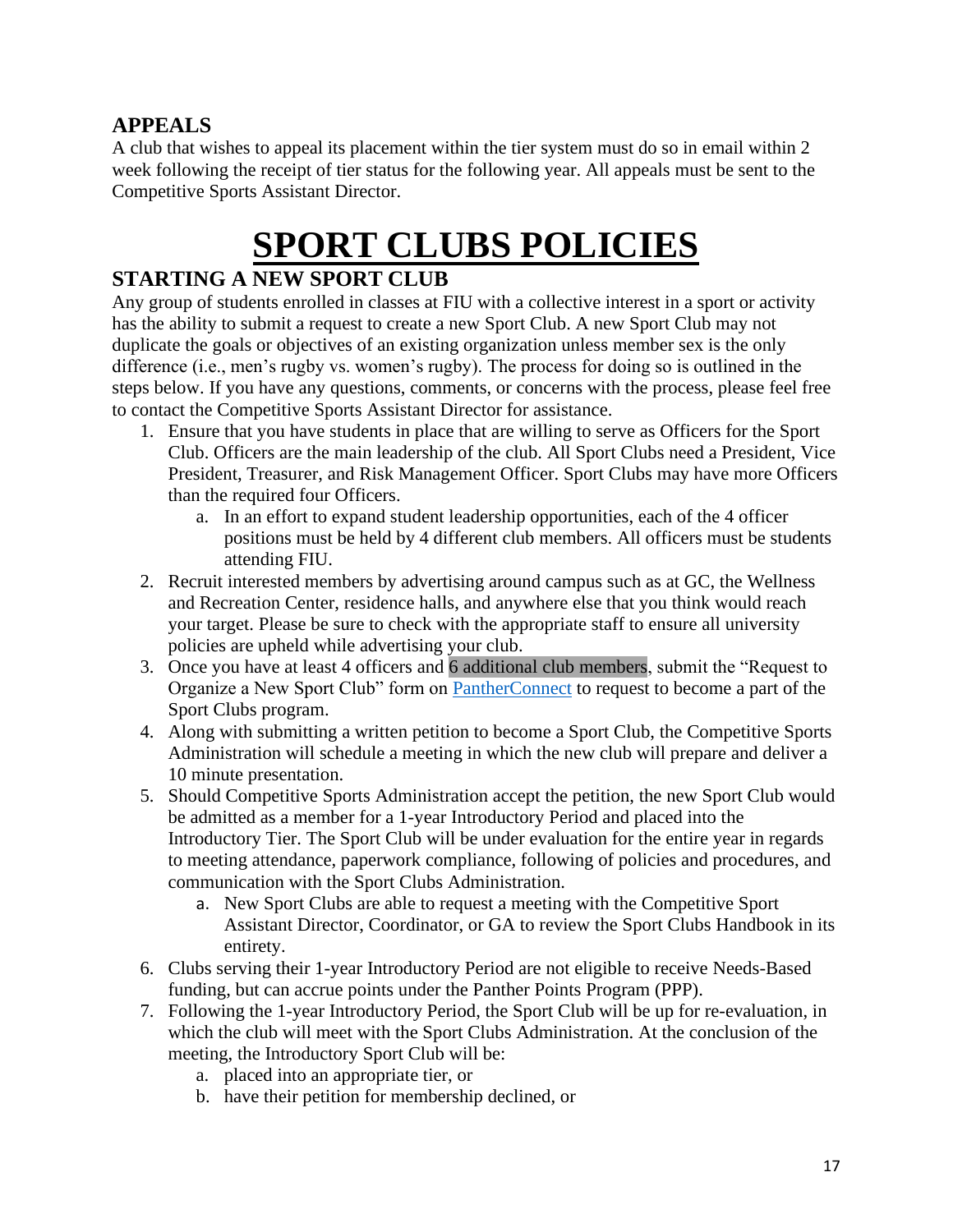c. have their Introductory Period extended for another year for further evaluation. Competitive Sports reserves the right to deny recognition based upon appropriateness of club content to the Wellness and Recreation Center's mission, duplication of content with an existing club, failure to comply with established policy or requirement, or other reason(s) as deemed by Competitive Sports.

## **SPORTSMANSHIP**

The FIU Sport Clubs program strives to be the premier sport clubs program in the country, in both the competitive realm and in innovative organizational structure. As a matter of pride in our university and organization, all members are expected to maintain the highest standards of sportsmanship on and off the playing surface. It is important to:

- Let the officials officiate the game without interference or harassment
- Abide by the decisions they make (no matter how bad you think the call was)
- Be gracious in defeat and magnanimous in victory
- Honor all commitments for games, practices, seminars, and events

If you have a legitimate grievance, please voice it at the appropriate time and to the appropriate people. Let the Competitive Sports Assistant Director or Coordinator represent you in legitimate grievances to your league or national governing body. Above all, compete in the friendly spirit of competition. Be a gracious host to visiting clubs and a gracious guest when you go to visit other clubs. Be proud you are a Panther and be honorable in representing Florida International University. The Sport Clubs program takes sportsmanship related issues very seriously and any unsportsmanlike or inappropriate behavior is grounds for possible disciplinary action.

## **INTRAMURAL SPORTS PARTICIPATION**

Sport Clubs members are eligible to participate in IM Sports; however, participation is limited.

- An IM Sports team may contain 2 Sport Clubs members for their respective sport.
- An individual who leaves the club prior to the last cut having been made or before the first game has been played, if no cuts are made, is not considered a Sport Club member. Those who do not leave at that point are considered a Sport Club member for the remainder of the academic year.

Each club member must follow all applicable Sport Clubs and Intramural Sports eligibility guidelines. While neither program will actively search out students that are not adhering to regulations, the Competitive Sports program has the authority and ability to review any Sport Clubs roster to investigate any allegations of wrongdoing at any time, and such actions can result in disciplinary actions taken against the club.

## **SPORT CLUBS COUNCIL**

The purpose of the Sport Clubs Council is to act as a liaison between their Sport Club and the Competitive Sports Administration. The Sport Clubs Council will be made up of each Sport Clubs' President. If the President of a Sport Club cannot attend a meeting, the Vice President will serve in this role. If the Vice President is unable to attend, any other officer may attend in their place. The following are the duties of this council:

- Attend meetings
- Serve as a liaison between their Sport Club and Competitive Sports Administration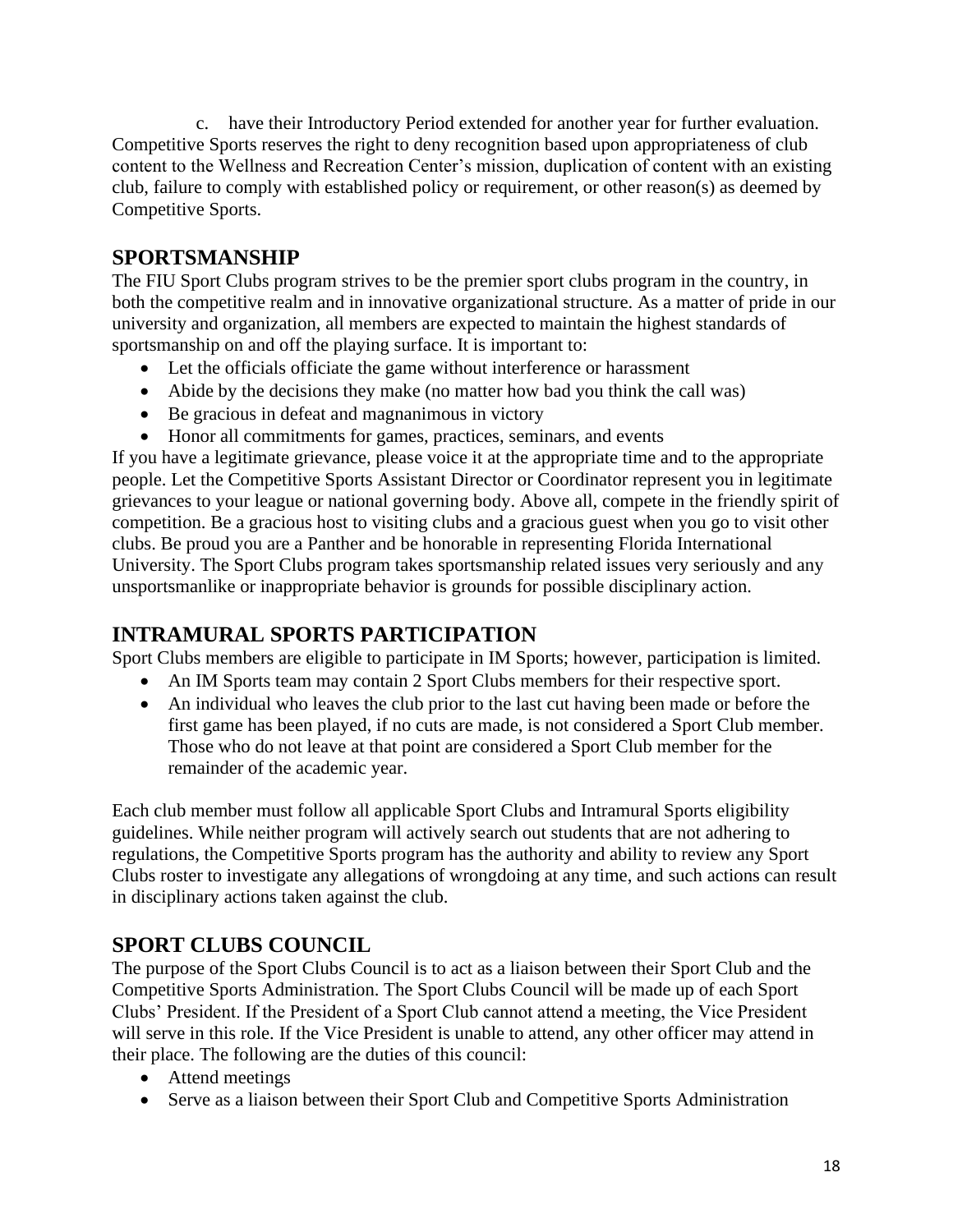• Communicate to their club members updates and upcoming deadlines

## **NATIONAL GOVERNING BODIES**

Clubs are to be governed by the rule and regulations established from FIU and the Wellness and Recreation Center. If applicable, clubs should follow recommendations from their National Governing Body that pertain to effective, efficient administration of their sport or activity.

## **ALCOHOLIC BEVERAGE AND TOBACCO POLICY**

## **ON-CAMPUS**

No alcoholic beverages, tobacco products or glass containers on any kind are permitted on FIU campuses or at any FIU Sport Club events. Club officers are responsible for everyone attending their events; this includes any players, coaches, advisors, or spectators for home and away teams. The Competitive Sports Field Operations Assistants, Supervisors, Program Assistant, Graduate Assistant, and Coordinator reserve the right to remove any individual in violation of this policy.

#### **OFF-CAMPUS**

No alcoholic beverages or non-prescribed controlled substances shall be present or consumed by Sport Clubs members while traveling or participating in club sponsored events. Failure to abide by these rules and/or guidelines will subject the Sport Clubs and/or individual club members to disciplinary procedures, including possible referral to the Office of Student Conduct.

# **RISK MANAGEMENT**

## **RISK MANAGEMENT OFFICER RESPONSIBLITIES**

To provide a safe, positive recreational experience for all participants, it is necessary to prevent accidents and injuries before they happen. It is strongly recommended that every club develop, implement, and practice the following safety procedures, utilizing the Risk Management Officer as much as possible:

- 1. Sport Club Risk Management Officers, other officers, club members, coaches/instructors, and advisors should emphasize and prioritize safety during all club related activities.
- 2. All participants recognize that they are always responsible for their own well-being and the well-being of the group of which they are a part.
- 3. Each participant shares with the other members the concerns and responsibilities of safety and agrees to follow safe procedures and to avoid unnecessary, hazardous situations.
- 4. The club's Risk Management Officer is expected to inspect fields and/or facilities prior to every practice, game, or special event. Unsafe conditions must be reported to the Field Operations Staff and/or Competitive Sports Office.
- 5. Clubs are expected to abide by all local, state, and national health and safety regulations.
- 6. The Risk Management Officer should be present at all club practices, games, or events. In the event the Risk Management Officer is unable to attend, another club officer or member who has an active certification in CPR and First Aid must be present to handle any emergency situations.
- 7. A copy of certifications must be submitted through [PantherConnect.](https://fiu.campuslabs.com/engage/) The Risk Management Officer and alternate members are responsible for obtaining a valid certification. The Competitive Sports Office will offer classes to club members only at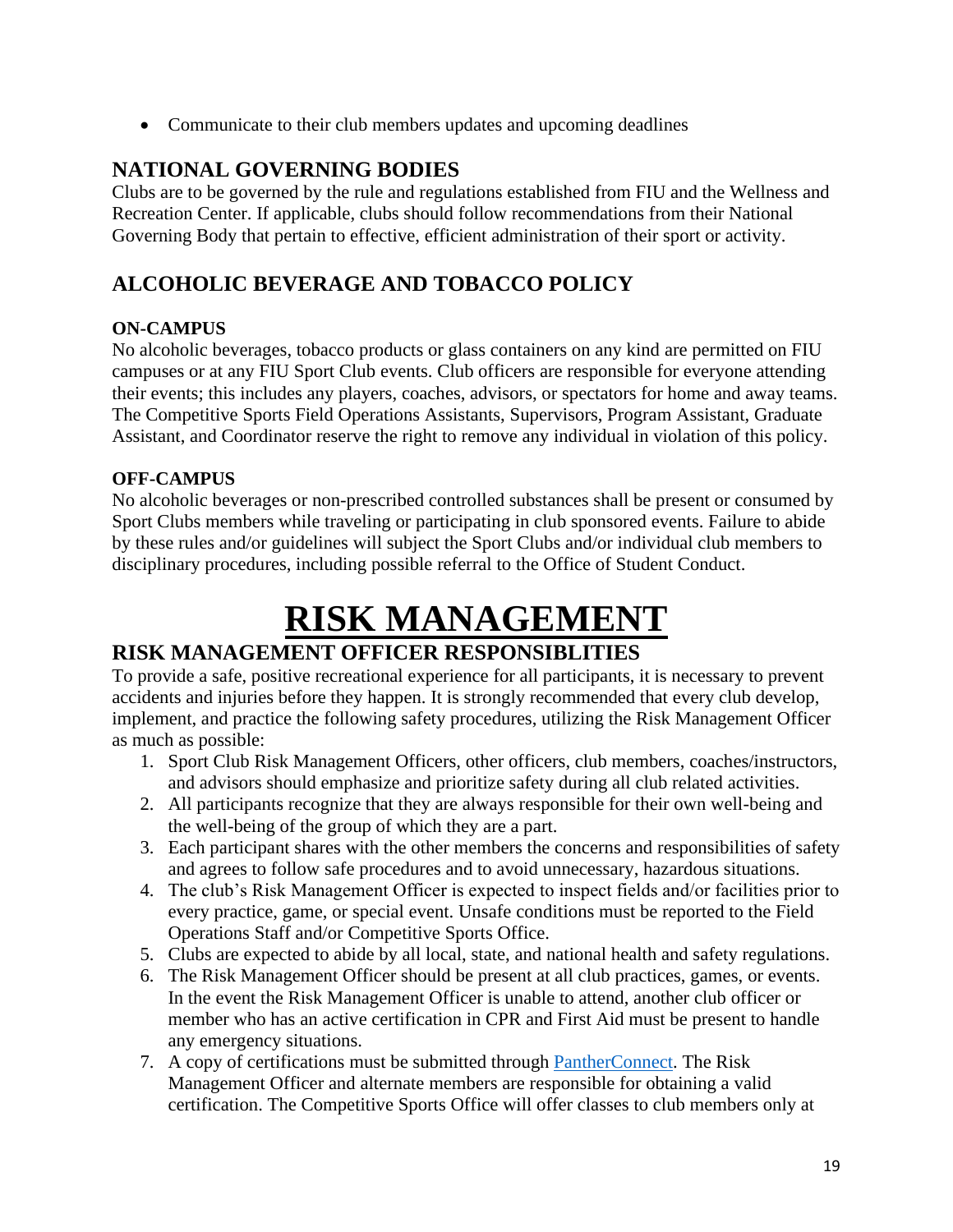the beginning of the academic year. Periodically, the Wellness and Recreation Center will offer CPR certification classes. Please sign up in advance.

- 8. Participants are obligated to wear proper dress and appropriate protective equipment. If they choose not to use such equipment, the participants must acknowledge that they are doing so at their own risk.
- 9. Prior to participation with a sport club, nonmembers must fill out a Permission, Release, and Indemnity Form.

## **PERMISSION, RELEASE & INDEMNITY AGREEMENT**

All Sport Clubs members are required to fill out a Permission, Release & Indemnity Agreement before they can participate in any way with a club. The Permission, Release & Indemnity Agreement forms must be submitted prior to participation. If new members join, it is the responsibility of the club president and risk management officer to have the form completed and returned to the Competitive Sports Office prior to participating.

## **SAFETY & INJURIES**

- 1. Participation in Sport Clubs events is completely voluntary. As such, each member assumes responsibility for injuries that may occur in an activity.
- 2. It is the responsibility of the club and its members to carry medical insurance. Participants in contact, strenuous, or high injury risk activities are highly recommended to have personal medical insurance coverage. Many national governing bodies offer liability insurance as part of their individual or organization membership dues.
- 3. Clubs **must** report all incidents of injury or accident whether incurred home or away at the contest location, or in traveling to or from it. To do so, use the Incident Report Form on [PantherConnect.](https://fiu.campuslabs.com/engage/)
- 4. Clubs are expected to abide by all national, state, and local health and safety regulations as pertaining to their specific activity as well as normal safety procedures.
- 5. When equipment is part of the club's activity, regular inspections must be conducted according to applicable standards to ensure safe conditions and to identify possible safety hazards. Proper maintenance of equipment is mandatory. Should club equipment become hazardous, it must be reported to the Competitive Sports Office.
- 6. Safety is a must, and the club depends on the officers and advisors of each club to ensure that every possible precaution has been taken.

## **CONCUSSION**

## **CONCUSSION DEFINITION:**

A concussion results from traumatic biomechanical forces inducing a pathophysiological series of events within the brain. These events result in the rapid onset of various cognitive impairments and will resolve spontaneously. Loss of consciousness (LOC) may result but is not necessary for a concussion to exist.

## **PURPOSE:**

To set forth a standardized protocol for the management of and the requirements for return to participation in regards to concussions or brain injuries, raise awareness of concussion symptoms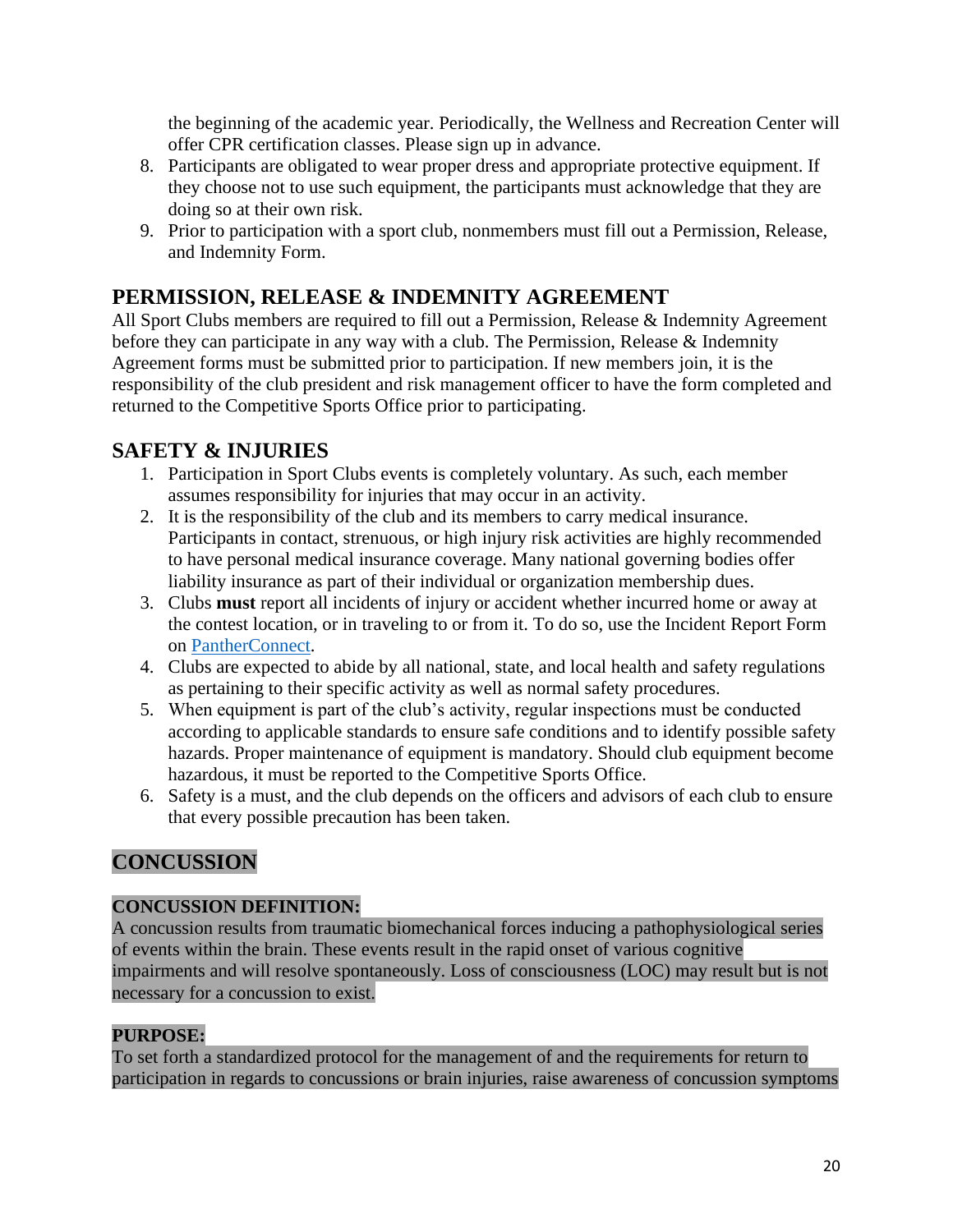so that there is an increase in participants reporting symptoms to a healthcare professional, increase participants healthcare access when suffering from concussion or brain injuries, and to therefore eliminate the chance for second impact syndrome and decrease, not necessarily eliminate, the likelihood of chronic traumatic encephalopathy (CTE) in the participants' future. All FIU WRC-MMC staff and participants will be made aware of the ATS Concussion Management Plan. All staff will be educated about the plan, concussion signs and symptoms, and consequence severity when the plan is ignored or by-passed. Prior to participation, participants will be made aware of the plan and will abide by the plan including reporting symptoms to ATS, as well as having received any educational materials regarding concussion awareness and policy.

## **CONCUSSION MANAGEMENT POLICY:**

The NATA position statement, NCAA Manual for Sports Medicine, and previously enacted FIU Athletic Department and their review of the medical literature are the basis of recommendations for this policy. If a concussion is suspected by the athletic trainer, IM Sport Supervisors, or officials, or the participant reports signs and symptoms of a concussion the participant will be removed from competition immediately until an evaluation for concussion. The participant will be evaluated by the athletic trainer and assessed for presence of a concussion. If a concussion is diagnosed the participant will be removed for the remainder of the day. The participant and/or caretaker will be provided with a take home guide to concussions discussing the general overview of a concussion, dos and don'ts, signs and symptoms, when to seek advanced emergency medical help. In the event there is concern over the physical or mental well-being of the participant they will be referred to a neurologist.

Any player who exhibits signs, symptoms, or behaviors consistent with a concussion shall be immediately removed from the practice or game and shall not return to play until cleared by an appropriate healthcare professional. Signs and symptoms of a concussion include:

- Headache or a feeling of pressure in the head
- Temporary loss of consciousness
- Confusion or loss of memory surrounding the incident
- Fatigue, nausea or vomiting
- Irritability and other personality changes
- Dizziness or ringing of the ears

It is the responsibility of club officers, advisors, and coaches/instructors to recognize any concussion related symptoms and ensure that appropriate medical clearance is obtained before the concussed participant returns to club related activity of any form.

## **INCLEMENT WEATHER**

## **LIGHTNING**

• If lightning is seen, cease all activities, evacuate the WRC Turf Fields and seek shelter.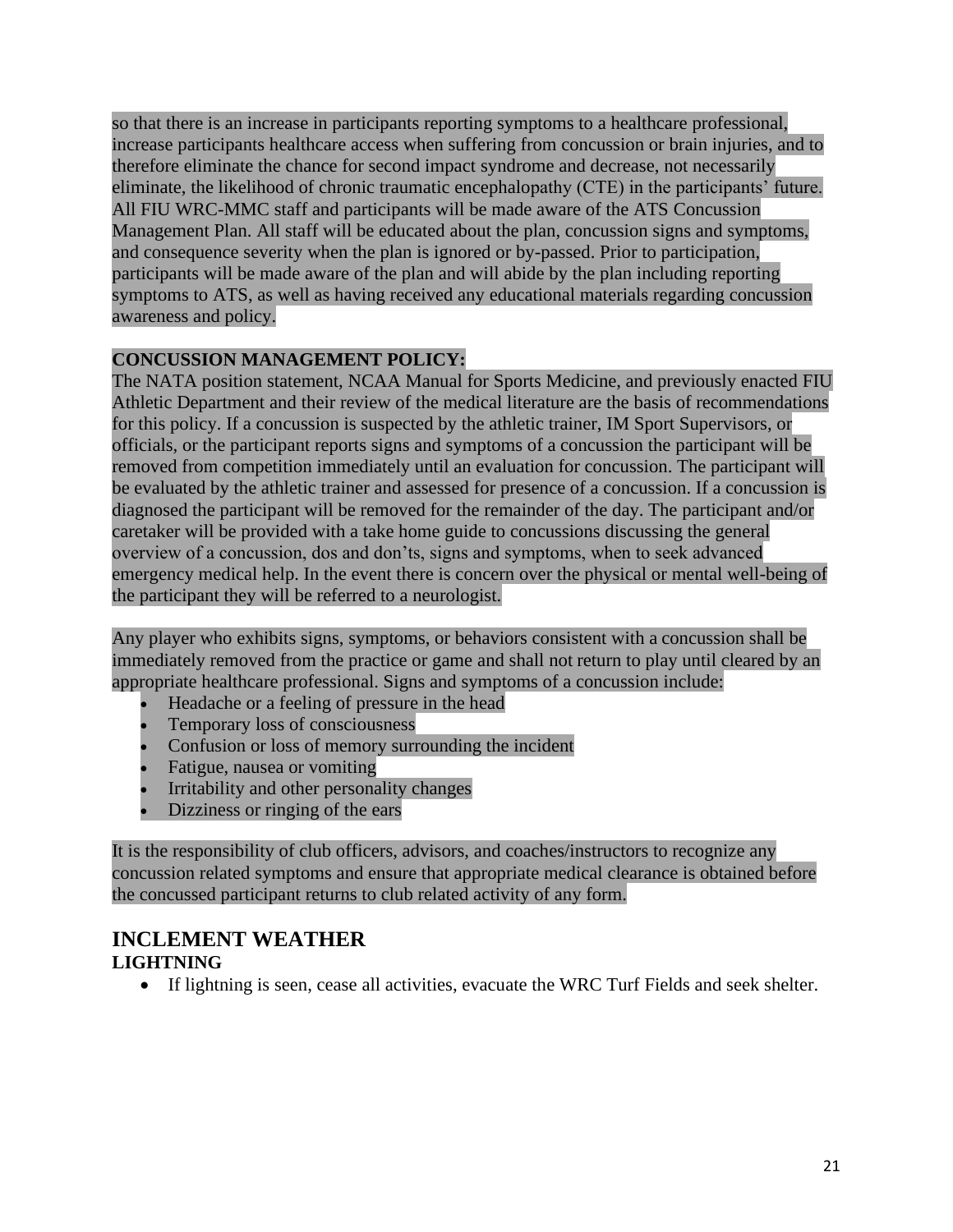# **Travel**

Travel is defined as any trip taken for participating in events as representatives of Florida International University Sport Clubs and the Wellness and Recreation Center (exception: practice). Any clubs that travel as a representative of the FIU Sport Clubs program must adhere to the following policies:

- 1. A Travel Itinerary must be submitted at least 3 business days prior to departure. Submitting the Travel Itinerary late may result in the Sport Club not being allowed to travel.
- 2. A Travel Itinerary will be accepted only when all traveling members have completed a Permission, Release, and Indemnity Form. It is the club's officers' responsibility to review the club roster to ensure that everyone on the trip has a completed Permission, Release, and Indemnity Form.
- 3. Utilize sound judgement throughout the duration of the trip.
- 4. Communicate the results of the trip with the Competitive Sport Office via the Post-Travel Form on [PantherConnect](https://fiu.campuslabs.com/engage/) within 5 business days of returning. To receive Panther Points, the form must be accurate, complete, and submitted with 3 business days of returning.
- 5. If your League/National Governing Body requires a verified roster for competitions, it is recommended that officers give the Registrar/Bursar at least two weeks' notice.

For travel using personal vehicle(s), all drivers involved must have in their possession a current, valid driver's license and proper auto insurance coverage. Vehicle(s) should be in proper operating condition. For travel other than by personal vehicle (i.e. plane, bus), reputable public/private carriers should be used. Contact the Competitive Sports Assistant Director or Coordinator for rental vehicle discount codes.

## **EXCUSAL LETTERS**

Club members who need an excusal letter justifying their travel for an event must contact the Competitive Sports Coordinator no later than two weeks prior to when the letter is needed. Please note that these professor letters are just requests and your professors do not have to accommodate for your absence(s) from class.

# **FACILITY RESERVATIONS**

## **SCHEUDLING GUIDELINES**

- 1. All facility reservations for the Wellness and Recreation Center's facilities must be processed through the Competitive Sports Office. All Sport Club facility requests must be processed through the Competitive Sports Office. Please keep in mind there are many competing requests for WRC facility space, submitting a facility request does not guarantee a reservation. Requests for WRC facility use should be submitted via Schedule Request [PantherConnect.](https://fiu.campuslabs.com/engage/)
	- a. Do not advertise an event until you have written confirmation of the facility.
- 2. A practice and game/event schedule must be filled out by submitting a Semester Schedule Form via [PantherConnect](https://fiu.campuslabs.com/engage/) by the specified deadline for each semester. It is imperative to provide the Competitive Sports Office with the schedule for your club by the deadline.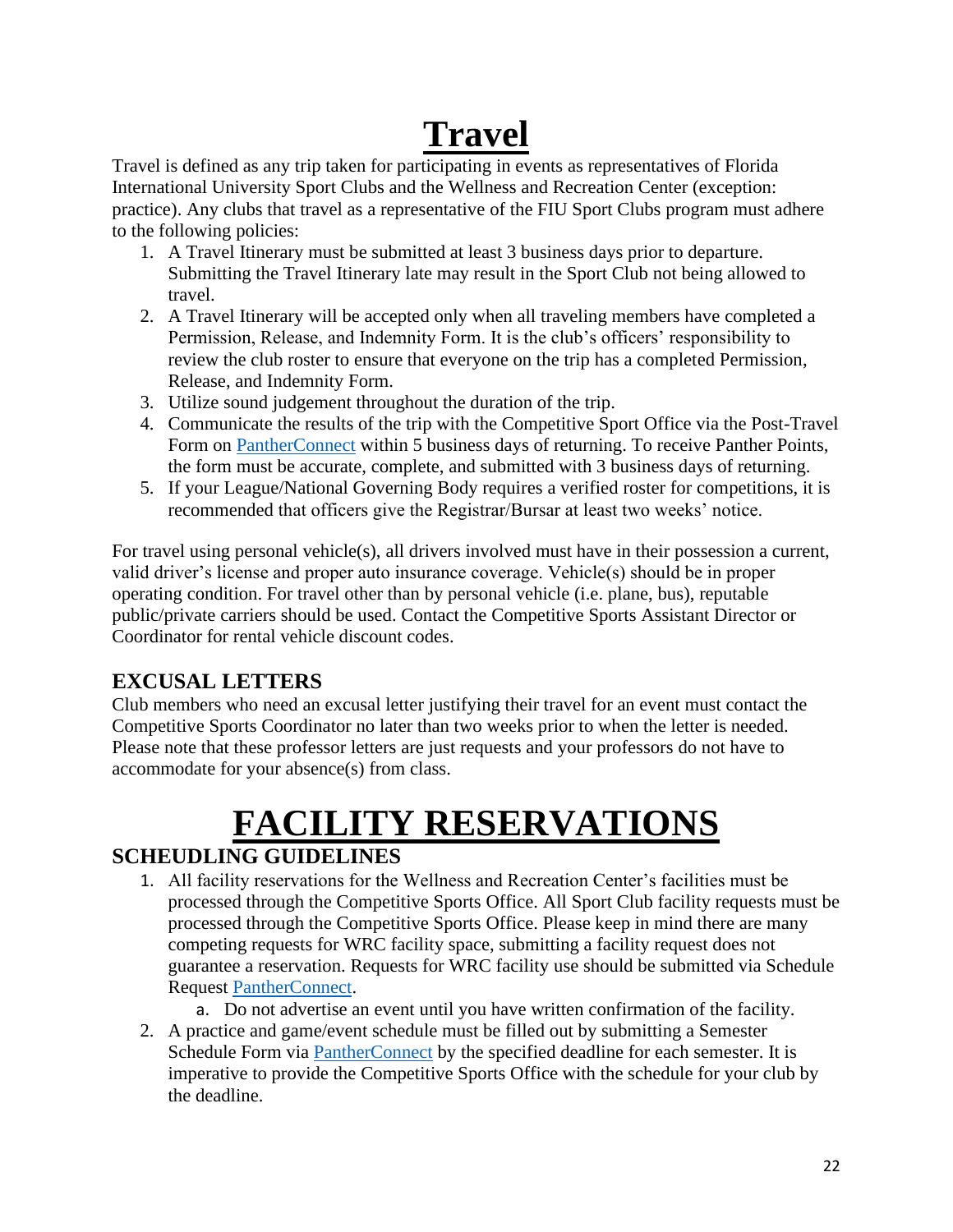- a. Schedule Requests submitted passed the specified deadline will immediately drop to lowest priority.
- b. Game schedules must include warm-up time, game time, and end time.
- 3. Field Operations Staff and Athletic Trainers for home contests and events are scheduled 2 weeks in advance. Any event scheduled after that time may not be permitted due to staff availability.
- 4. In an effort to maximize WRC facility usage, attempt to tentatively create your schedule 4-6 months in advance and to schedule your club's home events and tournaments.
- 5. **Notify the Competitive Sports Administration immediately when a scheduled practice, game or event changes. Any change to schedule must be communicated, this could be something as simple as a change in day, time, or a cancellation. Failure to communicate changes may result in scheduling restrictions for future events.**
- 6. When there is a conflict between Sport Clubs regarding practice or game times, priority may be given to in-season sports and teams that have met the reservation deadlines. If conflict continues, priority may be given to clubs in best standing with the Sport Clubs program, which will be determined by the club with the highest Panther Points total from the previous academic year and clubs without disciplinary issues as well as tier status.

## **FIELD AND FACILITY USAGE POLICY**

- 1. All fields/facilities must be inspected for use by the Risk Management Officer before each practice, game, or event.
- 2. In the event of a field/facility hazard, report it immediately to the Competitive Sports Administration. Don't attempt to play if a hazard is present. This includes unsafe weather conditions.
- 3. Reservations for practices should be made on a per-semester basis and be submitted by the deadline for each semester.
- 4. Game reservations should be made as early as possible, at least 2 weeks in advance, more if possible.
- 5. The club is responsible for cleaning up any trash that accumulates on the field or facility as a result of its usage by the club (this includes members of the club, members of the opposing team, spectators, etc).
- 6. When required, field markings or other field preparations will be performed only by Competitive Sports Staff.
- 7. In accordance with University policy, pets and Emotional Support Animals are prohibited in WRC facilities.
- 8. Remove all equipment and supplies from the playing area after each game/practice.
- 9. Spectators are welcome at club-related activities; however, WRC facility access fees may be applicable. Additionally, spectators are restricted to the spectator area where the competition is taking place. Proper supervision of children under 18 is necessary.
- 10. **ALCOHOLIC BEVERAGES, DRUGS, TOBACCO AND SMOKE PRODUCTS ARE NOT PERMITTED AT ANY EVENT, CONTEST, OR PRACTICE.**
- 11. Clubs must follow appropriate use requirements for the facility reserved. Inappropriate use or damage will result in possible remuneration required from the club, suspension/loss of reservation privileges, and/or expulsion from the Sport Club program.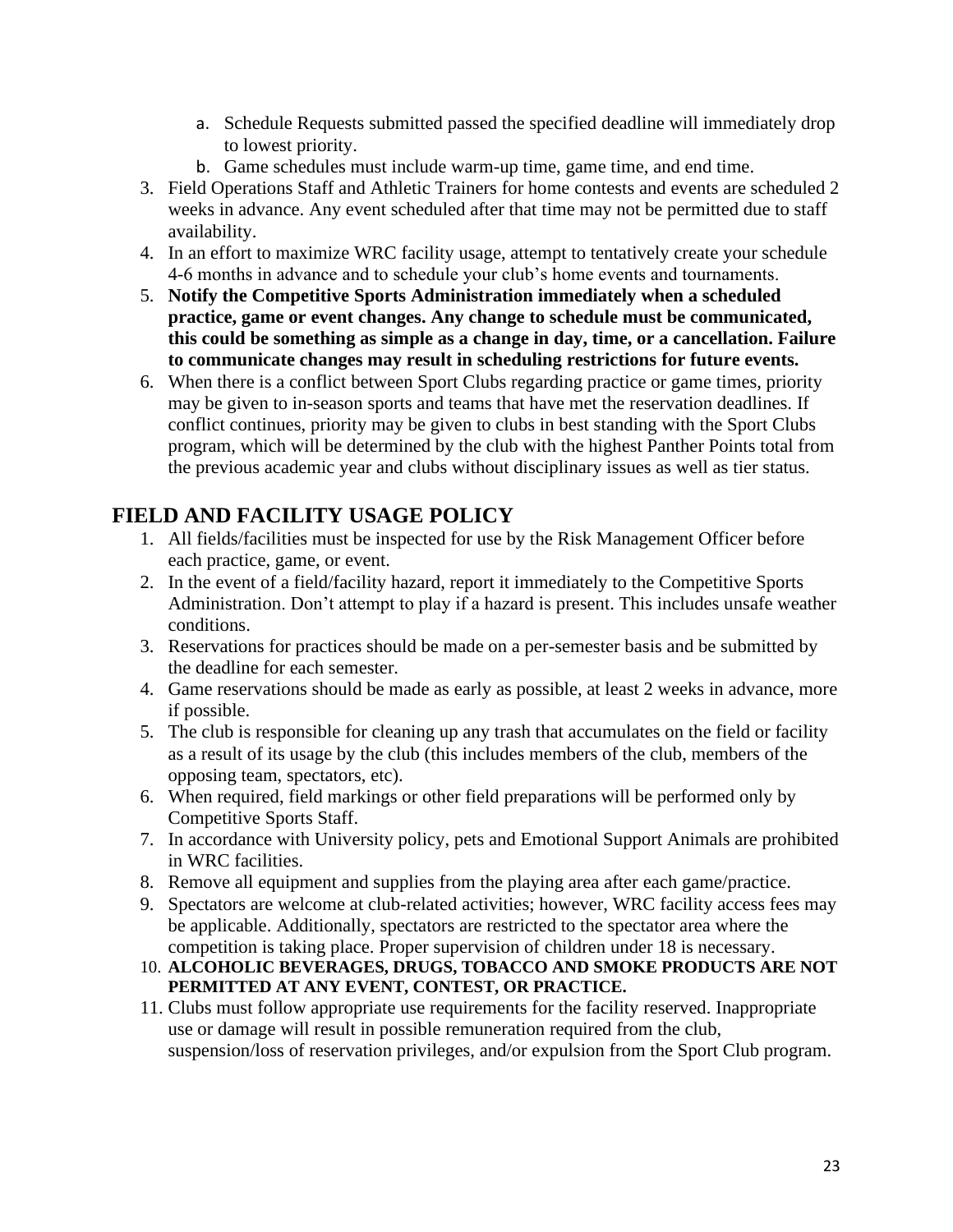## **WRC FACILITIES AVAILABLE TO CLUBS**

- 1. WRC North Turf Field
- 2. WRC South Turf Field
- 3. WRC South Gym Multi-Purpose Courts 1-3
- 4. WRC North Gym Multi-Purpose Courts 1-2
- 5. WRC Lobby (for marketing/tabling purposes)
- 6. WRC Outdoor Basketball Courts 1-2
- 7. WRC Sand Volleyball Court
- 8. WRC Matted Fitness Room
- 9. WRC North Mat Area
- 10. WRC Blue & Gold Fitness Room

\*Multi-Purpose Courts Use: Basketball, Badminton, Indoor Soccer, Handball, Spikeball, Volleyball.

## **PRICING**

Fees may be applicable, especially during evenings and/or times outside regular WRC hours.

## **NON-WELLNESS AND RECREATION CENTER FACILITIES**

Unfortunately, the Competitive Sports program does not have control over all facilities oncampus, but the Competitive Sports Office will help with and approve all agreements between facility operators and club teams. With advance planning and organization by the Sport Club, additional resources may be available to clubs when WRC facilities are unavailable or unsuitable for an activity. All facility reservation for Intercollegiate Athletic facilities must be processed through the Competitive Sports Assistant Director. No club should seek out specific facility directors.

# **EQUIPMENT AND SUPPLIES**

## **EQUIPMENT**

Items considered essential for participation that are expected to be utilized for multiple seasons. **SUPPLIES**

Items which are utilized and typically replaced every season due to the nature of the sport.

- Any equipment, including uniforms, purchased by the club using university (needsbased) funds is considered property of FIU and the Wellness and Recreation Center. FIU property is for club use, and not to be kept by members. Competitive Sports funds may not be used for equipment or uniforms that are kept by the club members.
- The club must be accountable at all times for Sport Clubs equipment.
- Clubs must ensure the proper care and storage of equipment. Clubs who are provided storage space in the WRC or South Turf Field must store all of their university bought and owned equipment on campus.
- Club officers must keep an inventory of each piece of equipment and report any damaged or missing items to the Competitive Sports Office.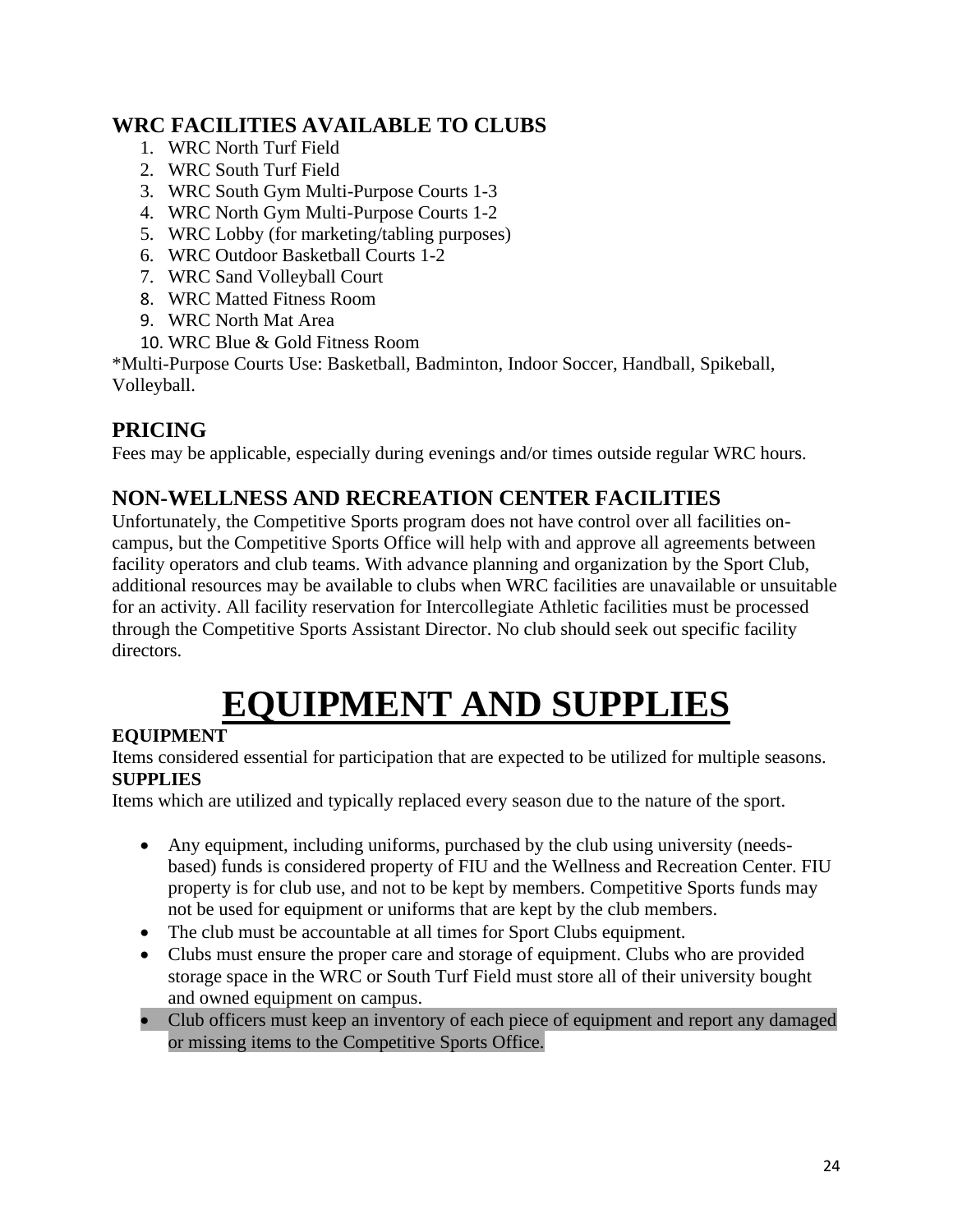## **FINANCES**

## **OVERVIEW**

- 1. Sport Clubs may be funded by funds that the club fundraises themselves, by Activity  $\&$ Service Fee funds allocated by the University, or both.
- 2. The Student Government Association allocates A&S Fee funds to the Wellness and Recreation Center, who then allocates funds to the Competitive Sports Office to then allocate and distribute among Sport Clubs and the Sport Clubs program accordingly.
- 3. In order to be eligible to receive Activity & Service Fee funds, Sport Clubs may not collect membership dues from its student members as a method of fundraising.
	- a. Sport Clubs may collect membership dues as a method of fundraising; however, those clubs forfeit their eligibility to receive Activity & Service Fee funds.
- 4. For those Sport Clubs who are eligible for A&S Fee funds, the funding breakdown throughout the Sport Clubs program is broken down by the following funding types:
	- a. University Needs-Based Funding
	- b. Panther Points Program Funding
	- c. Sport Clubs Additional Funding
		- i. Excellence Funding
		- ii. Developmental Funding
- 5. These funds will be available to all clubs beginning the first day of the Fall semester. The deadline to submit a Funding Request to use allocated funds from the university is set by the university. Typically this date falls to the early or middle of April. It is the club officer's responsibility to submit funding requests on time.
- 6. The Competitive Sports Administration may freeze, make expenditures or re-allocate university funds in case of disciplinary problems or misappropriation. The Administration may also authorize payment, when necessary, on delinquent accounts that an individual club has left unattended. Consistently delinquent accounts reflect poorly on both the individual club and the total program and are cause for disciplinary action due to the inability to manage funds properly.
- **7. Funding from the Competitive Sports program should not be a club's main source of funding, but it is an important component of a club's fiscal plan.**

## **SPORT CLUBS UNIVERSITY NEEDS-BASED FUNDING**

- 1. The Wellness and Recreation Center will annually allocate a pre-determined amount of university money to the Sport Clubs Administrative Budget to be utilized by the individual clubs. Once per academic year, each club submits a Budget Request to apply to receive University Needs-Based funding for the following year by the stated deadline in the Spring semester.
- 2. Each club will also prepare and deliver a 10-15 minute budget presentation to the Sport Clubs Administration.
- 3. After reviewing all proposals and presentations, the Sport Clubs Administration then finalizes and informs each club of the allocation.
- 4. Sport Clubs who miss the deadline to submit a Budget Request and/or miss their Budget Request Presentation will not receive University needs-based funding for the following year.
- 5. Only clubs who are in the Gold, Blue, or White Tiers are eligible to apply to University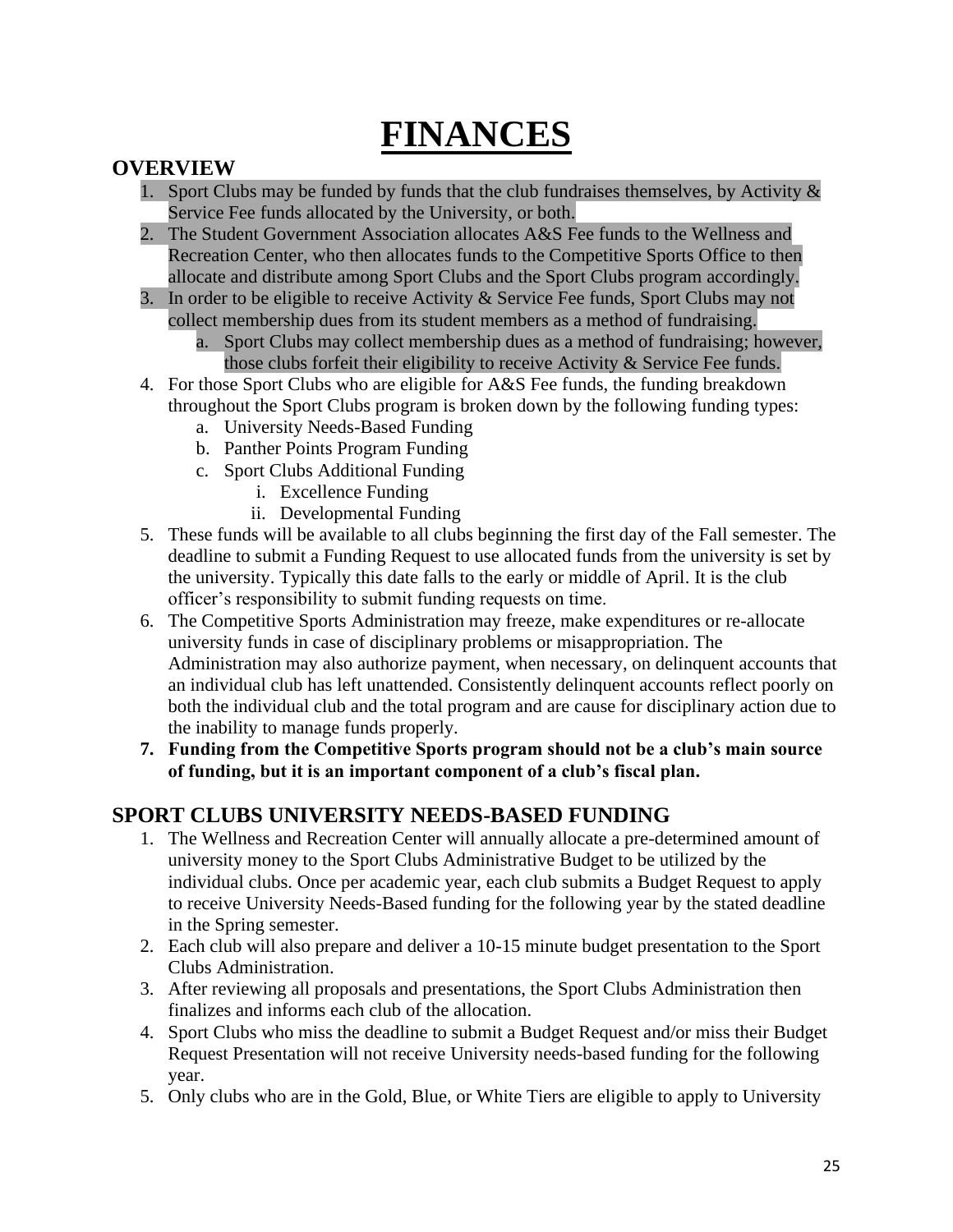Needs-Based Funding.

- 6. Before funds may be allocated to a club, the club must complete the following items:
	- a. Officer Training.
	- b. A Budget Request must be submitted to the Competitive Sports Office via PantherConnect by the posted deadline.

## **PANTHER POINTS PROGRAM FUNDING**

Panther Points Program funding is distributed in the following way:

Total Points Earned By All Clubs/Total Dollars Available = Dollar per Point Ratio Dollar per Point Ratio/Total Points Earned by Your Club = Panther Points Funding

## **SPORT CLUBS ADDITIONAL FUNDING EXCELLENCE FUNDING**

A portion of each year's Competitive Sports allocation for Sport Clubs is set aside to reward teams who have performed at an outstanding level and have the opportunity to represent FIU in regional or national competition. This funding, called "Excellence Funding," is managed by the Sport Clubs Administration. This fund can be disbursed once per club at any time during the academic year to deserving Gold Tier clubs.

## **DEVELOPMENTAL FUNDING**

Developmental funding, also managed by the Sport Clubs Administration, is defined as funds given to clubs that are starting a new initiative or attempting to grow an aspect of the club. These funds can be disbursed once per club at any time during the academic year to deserving Gold, Blue, White, and Introductory Tier clubs.

#### **REQUESTING EXCELLENCE or DEVELOPMENTAL FUNDS**

- 1. The amount of funds allocated for Excellence and Developmental Funding is limited, and clubs should prepare throughout the year for fiscal restrictions and understand this additional funding opportunity cannot fully fund trips, events, or special needs, but can act as a reasonable aid. Excellence and Developmental Funding is not guaranteed to any club and depends on availability and ability to show need.
- 2. Clubs do not have a specific deadline to submit their request but rather should apply for funding when they see fit. Advance notice of requests increases the chances of funding.
- 3. No more than one allocation for Excellence and one for Developmental Funding per club may be honored per academic year.
- 4. Clubs that have not collected or attempted fundraisers will not be eligible for funding.
- 5. Clubs currently on disciplinary probation or suspension may not apply for funding or receive allocation.
- 6. To apply, clubs must:
	- a. Submit either an Excellence Funding Request or a Developmental Funding Request on PantherConnect to initiate the funding process. As part of the request, clubs will need to submit a 1 page typed proposal including:
		- i. History of the club
		- ii. Summary of Fundraising and Community Service events
		- iii. Benefits/Needs for funding
	- b. Excellence proposals shall also include: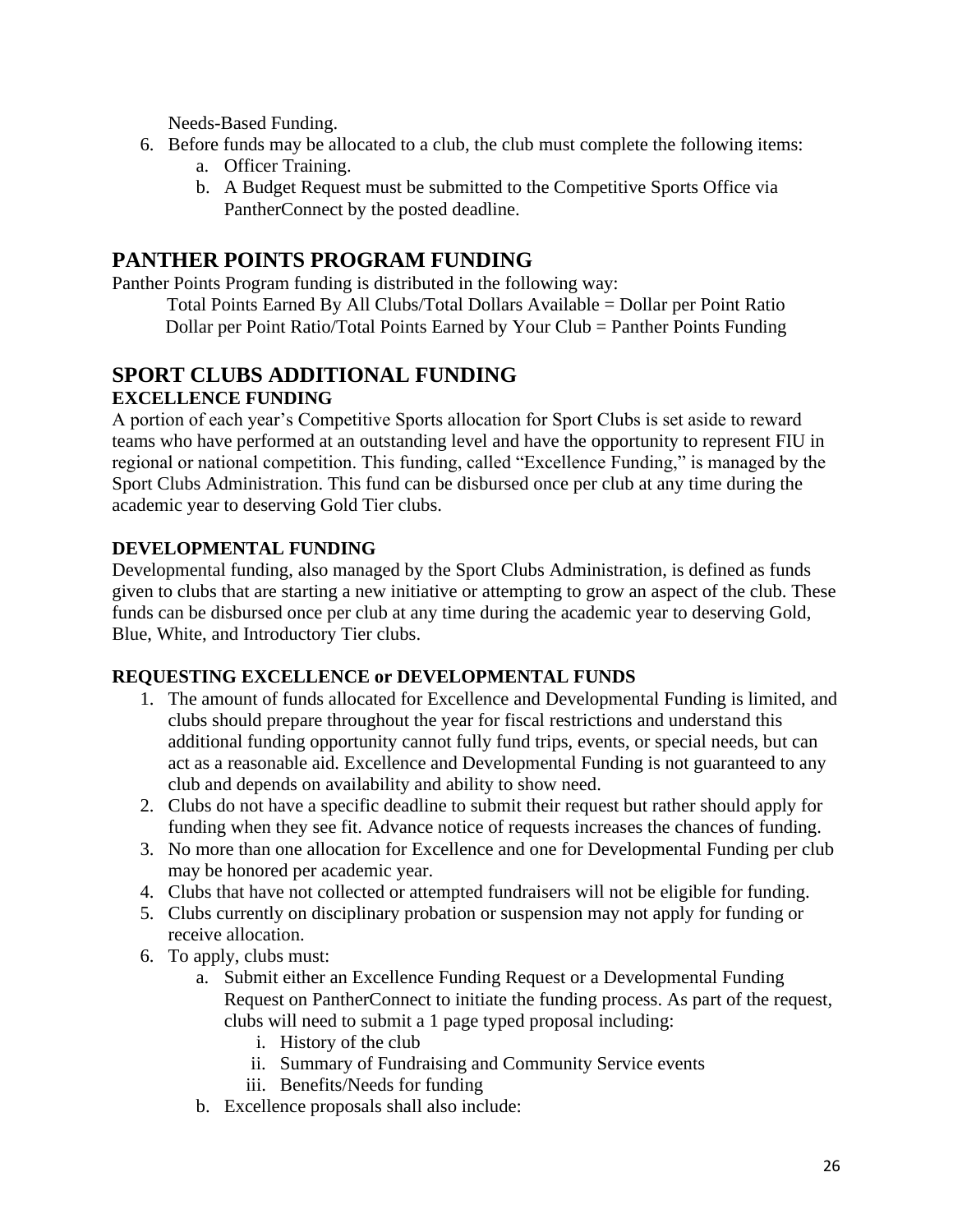- i. A description of the event and participants
- ii. An account of how the club has reached this level of skill
- c. Developmental proposals shall also include:
	- i. A description of the desired initiative or equipment needed
- d. Prepare and conduct a 10-20 minute presentation to the Sport Clubs Administration. This presentation should elaborate on content mentioned in the proposal. Additionally, presenting members must show sound fiscal planning, especially in the area of fundraising.

#### **NOTE: A club may not be on disciplinary probation, suspension or in the Red Tier at the time of this request.**

## **REQUESTING FUNDS FROM THE COMPETITIVE SPORTS OFFICE**

- 1. Funds that are allocated to clubs remain with the Competitive Sports Office and may be accessed by submitting a Funding Request via **PantherConnect**.
- 2. Funding Request forms must be submitted at least 4 weeks from when payment needs to be made/when the item is needed.
- 3. FIU has certain policies regarding expenses with university funds. Expenses that are not approved through university funding include:
	- o Referee Expenses
	- o Travel

## **RESPONSIBILITY**

Each club Treasurer is responsible for knowing the club's current balance and following all financial policies. Each club is responsible to keep track of the amount spent in their University account. Any funds remaining in the club's University account at the end of each academic year will be returned to the Sport Clubs Administration.

## **FUNDRAISING**

- 1. Each club is expected to be financially responsible for its own operation. While the Competitive Sports program will annually allocate university funds to each Sport Clubs, a Sport Club's main source of funding should come from a club's own fundraising efforts.
- 2. Clubs will be awarded panther points for every fundraiser with a completed PantherConnect form. In order for a club to receive panther points for a fundraiser they must complete the following, however all forms must be submitted to verify and approve club's fundraising activities:
	- a. Register the fundraising activity and obtain approval via the Pre-Fundraising Form on [PantherConnect](https://fiu.campuslabs.com/engage/) no later than 3 business days prior to that start of the fundraiser.
	- b. Report results of the fundraiser via the Post-Fundraising Form on [PantherConnect](https://fiu.campuslabs.com/engage/) within 5 business days of the conclusion of the event.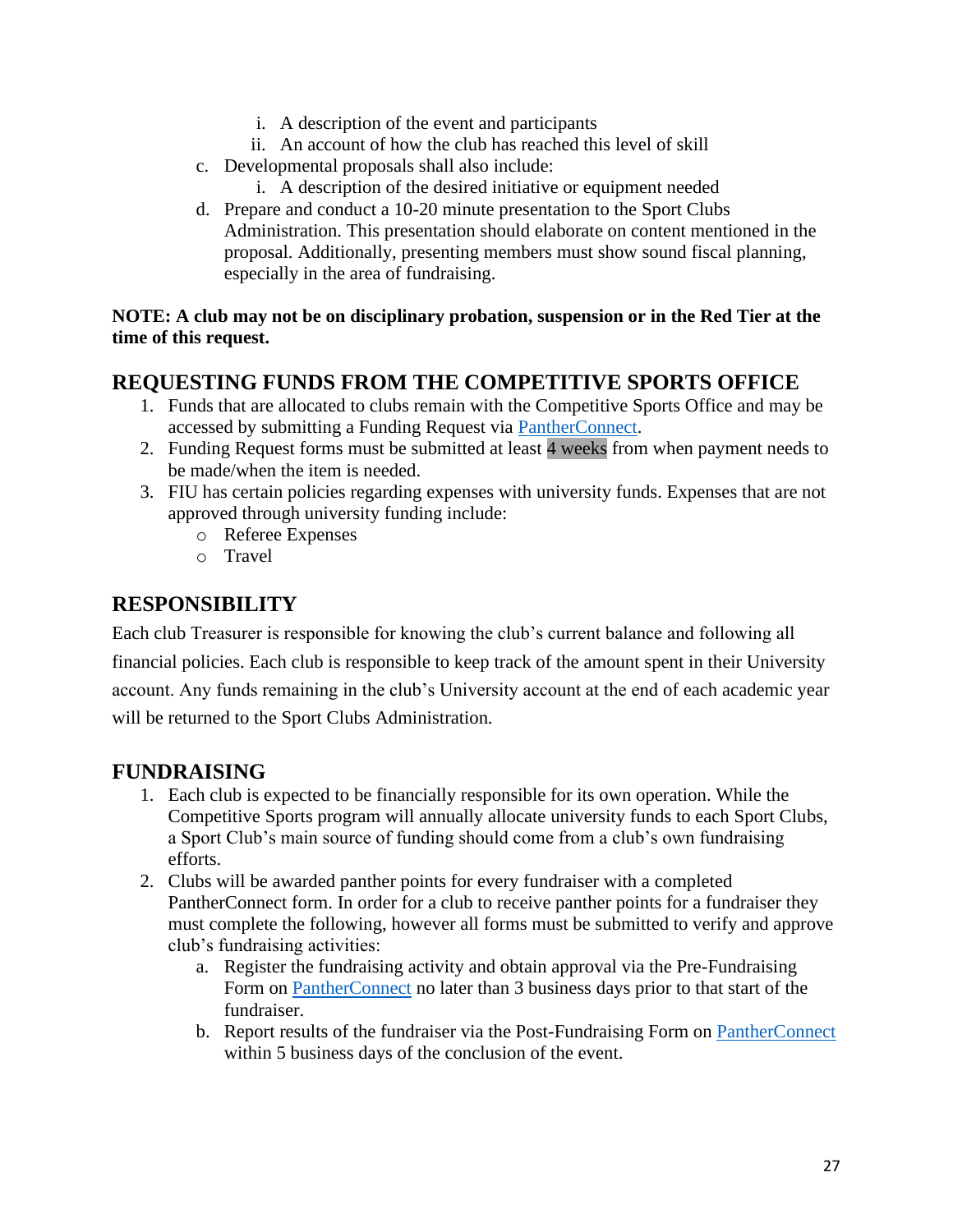- 3. If a club is planning to host a tournament that will also act as a fundraiser, the club must inform the Competitive Sports Office at least two weeks prior to the event. These types of fundraisers are treated as home events because of the need for supervision.
- 4. Fundraisers must stay within the context of FIU and the Sport Clubs' mission statements. They must project a positive image of the club and Sport Clubs program.
- 5. No fundraisers or sponsorships may be associated with alcohol, tobacco, or smoke products, illegal substances or activities and groups that are discriminatory in nature.
- 6. Sources for financial support include, but are not limited to:
	- a. **Donations/Contributions** Sport Clubs may not solicit funds or donations on behalf of FIU. Clubs must clearly state that their request is for a student group. If the donor does not wish to receive an FIU (educational) tax deduction, then the donation may be made directly to the club and should be deposited into the club's account. If the donor wishes to receive an FIU (educational) tax deduction, then the donation must be made by check payable to the FIU Foundation Inc. The name of the club and purpose of the donation (if applicable) must appear in the memo section of the check. The check must be submitted to the Competitive Sports Office, which will then deposit it into the Foundation Account. In order to utilize funds from the Foundation account, Sport Clubs must submit a Funding Request Form to the Competitive Sports Office. A specific invoice must be included with the Funding Request form. Once the form is received, the Competitive Sports Office will submit it to the Foundation. This could be a fairly lengthy process, so it is recommended that clubs allow at least two weeks for Foundation requests to process.
	- b. **Sponsorships** All sponsorships must be pre-approved by the Competitive Sports Assistant Director or Coordinator. Sponsorships may not be associated with alcohol, tobacco, or smoke products, illegal substances, or activities and groups that are discriminatory in nature, or activities that reflect poorly on the university.

## **Individual Sport Club Account**

Each club is strongly recommended to create and maintain a bank account for their club. Any club that collects money from participants, opponents, businesses, etc is required to open a bank account specific to their club. **No officer, club member, or coach/instructor may keep team funds in their personal bank accounts**. The Sport Clubs Administration recommends using the Wells Fargo on FIU-MMC. All funds that a club raises should be deposited in this account. Clubs may use this account for:

- Apparel that includes personalized items
- Travel expenses gas, lodging, auto, bus or van rental
- Team banquets
- Coach's stipend/gifts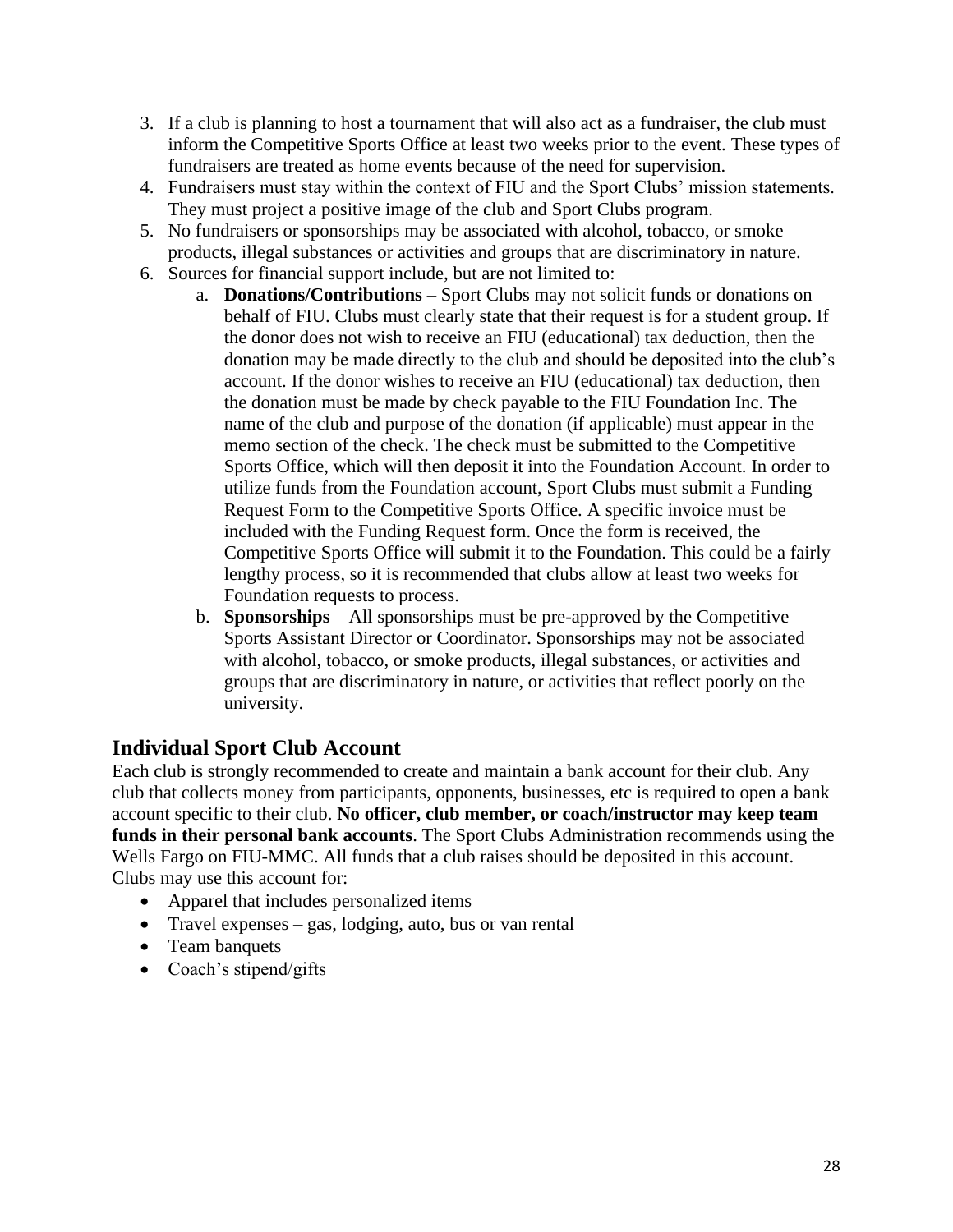# **MARKETING & COMMUNICATION**

## **PANTHERCONNECT AND SPORT CLUBS SOCIAL MEDIA ACCOUNTS**

Clubs will each get a [PantherConnect](https://fiu.campuslabs.com/engage/) account and may choose to create accounts for any type of social media, including Facebook, Twitter, Snapchat, and Instagram. Some recommendations for the use of these accounts:

- We recommend that accounts at least be checked weekly and updated monthly when the club is active. That way, prospective members can see that the site they've landed on is still in use.
- Make sure the name on the page makes it easy for someone to find your club. Avoid abbreviations, acronyms or nicknames.
- Update the "Profile" annually on [PantherConnect.](https://fiu.campuslabs.com/engage/)

## **PHOTO/VIDEO RELEASE**

All participants who sign the Permission, Release, and Indemnity Agreement are granting permission for the Wellness and Recreation Center, or any other legitimate University entity, to take photos/video of them while participating in Sport Clubs. The aforementioned may be used in ways that include, but are not limited to: promotional materials, group projects, media coverage, or any other medium deemed appropriate by the Sport Clubs Administration.

## **MAIL**

Clubs may use the following address as a return address and to mail items/correspondence to the Wellness and Recreation on behalf of the club:

> FIU Wellness and Recreation Center, WRC 103 ATTN: (your club name) 11200 SW 12 ST Miami, FL 33199

## **EMAILS**

Each club will be listed on the FIU Wellness and Recreation Center's Sport Clubs page. The President of each club and their fiu.edu email, will be listed as the main point of contact for the club.

## **MARKETING GUIDELINES**

- 1. As an organization registered with FIU, it is necessary to ensure the images and messages listed online, sent via email, and posted on social media are representative of our institution of higher education. Clubs may not:
	- a. Post pictures or videos online that show alcoholic beverages, the consumption of alcohol, or create the illusion of alcohol consumption on club.
	- b. Post or knowingly permit the posting of content or any other use of your club's account to cause harm, embarrassment, defamation, insult, or injury to any person or entity.
- 2. Marketing must be true, specific, easily understood, clean, attractive, and informative to the audience, tastefully conducted, and must represent FIU, the Sport Clubs Program, and the University in a positive manner.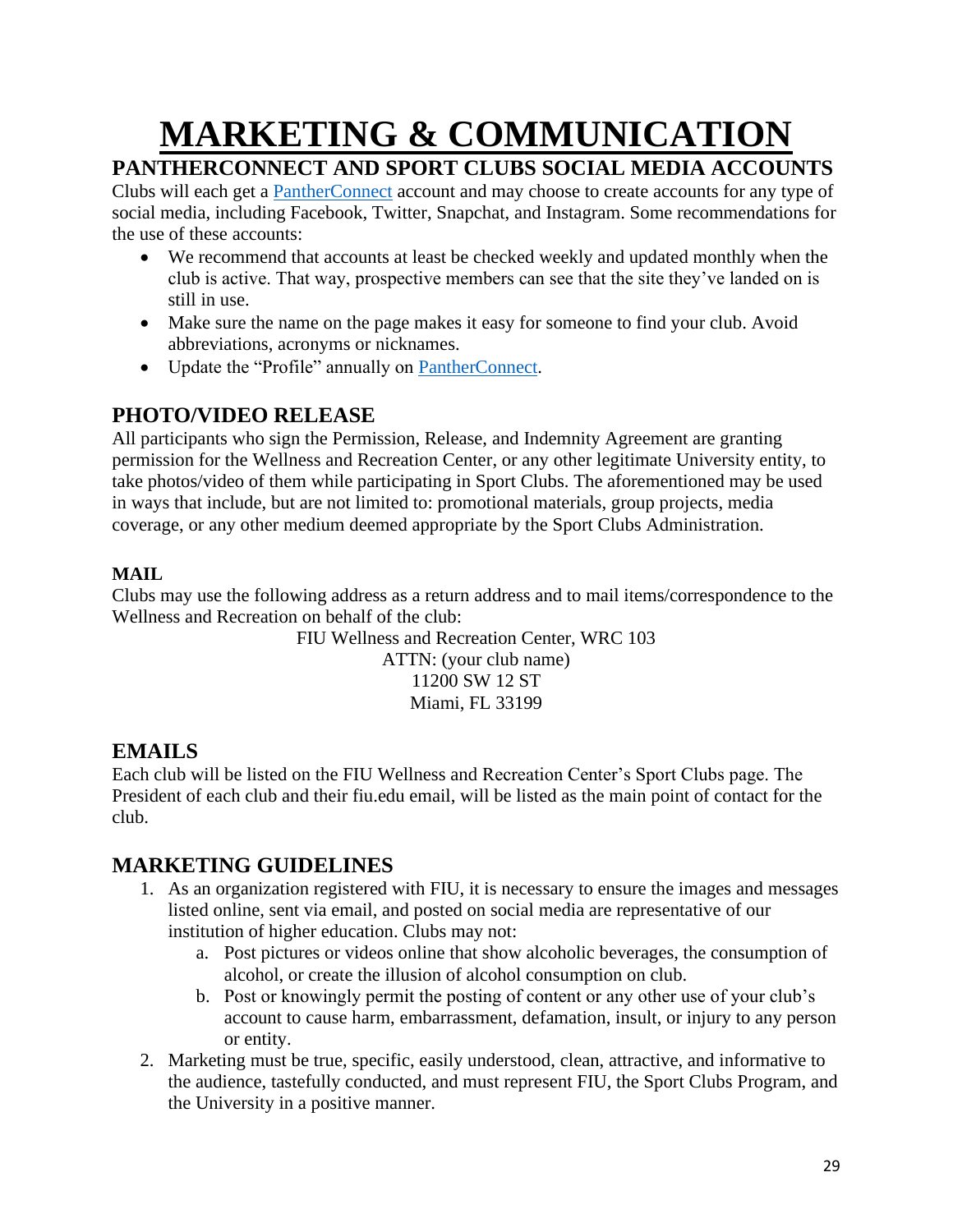- 3. No representation, either expressed or implied, may be made as to the promotion or endorsement by the University of the organization or the activity, program, or event being sponsored unless specific approval has been obtained through the Competitive Sports Office.
- 4. Each club must identify itself as an officially sanctioned Sport Club by use of their personalized official Sport Clubs logo. NOTE: Introductory Tier clubs are not eligible for a logo until they are no longer in the Introductory Tier.
- 5. The Assistant Director of Membership & Marketing must approve all advertisements of any media or apparel before any disbursement occurs. Any advertisements in association with alcohol, drug, tobacco, smoke products, gambling, or items that could be used to maim, kill, or which could present a high liability exposure will not be approved. Examples are knives, guns, beer, cigarettes, etc.
- 6. Any designs or modifications of previously approved designs must be submitted to the Assistant Director of Membership & Marketing for approval.
- 7. Any advertisements in correlation with any marks containing profanity, ethnic/gender/religious slurs, same words and/or phrases with double meanings and poor taste is strictly prohibited.
- 8. Sport Clubs are responsible for the proper use of FIU logos on uniforms, publicity materials, and social media. The official logos cannot be modified (size, shape, color, etc.). For details on proper use, refer to the **Guidelines for Sport Clubs Logos** document on [PantherConnect.](https://fiu.campuslabs.com/engage/)
- 9. Posters may be displayed on the general open bulletin boards of all buildings. You may not remove or cover up an existing flyer to make room for your flyer.
- 10. Posters, signs, handouts, brochures, handbills, pamphlets, folders, or any other written material shall not be posted, affixed or attached on the University premises, including but not limited to, doorways, trees, shrubbery, lamps, sidewalks, utility poles, traffic signs, statues, telephone booths, inside classrooms, exterior and interior walls, stairwells, railings, concrete walls, fencing, cars, and permanent signs.

# **DISCIPLINARY GUIDELINES**

Club members have an obligation to conduct themselves and their organization in a manner compatible with the University's philosophy and function as an educational institution. Members of Sport Clubs are expected to act in a mature and responsible manner both on and off campus and especially while participating in club activities. Inappropriate conduct or actions while participating in any Sport Clubs related activity, including misuse of equipment or facilities will jeopardize the club's continued status as a recognized Sport Club.

Each club within the FIU Sport Clubs program is student run and under administration and guidance of the Sport Clubs Administration. **Every club member, coach/instructor, and advisor is responsible for the knowledge of and adherence to the policies set forth by this handbook and the FIU Student Handbook. IGNORANCE OF POLICY IS NOT A EXCUSE.** In addition to a Sport Clubs' own conduct, Sport Clubs are responsible for the activities of non-student members and guests while they are participants in or spectators at any activity of the organization. Furthermore, club members who participate in inappropriate activity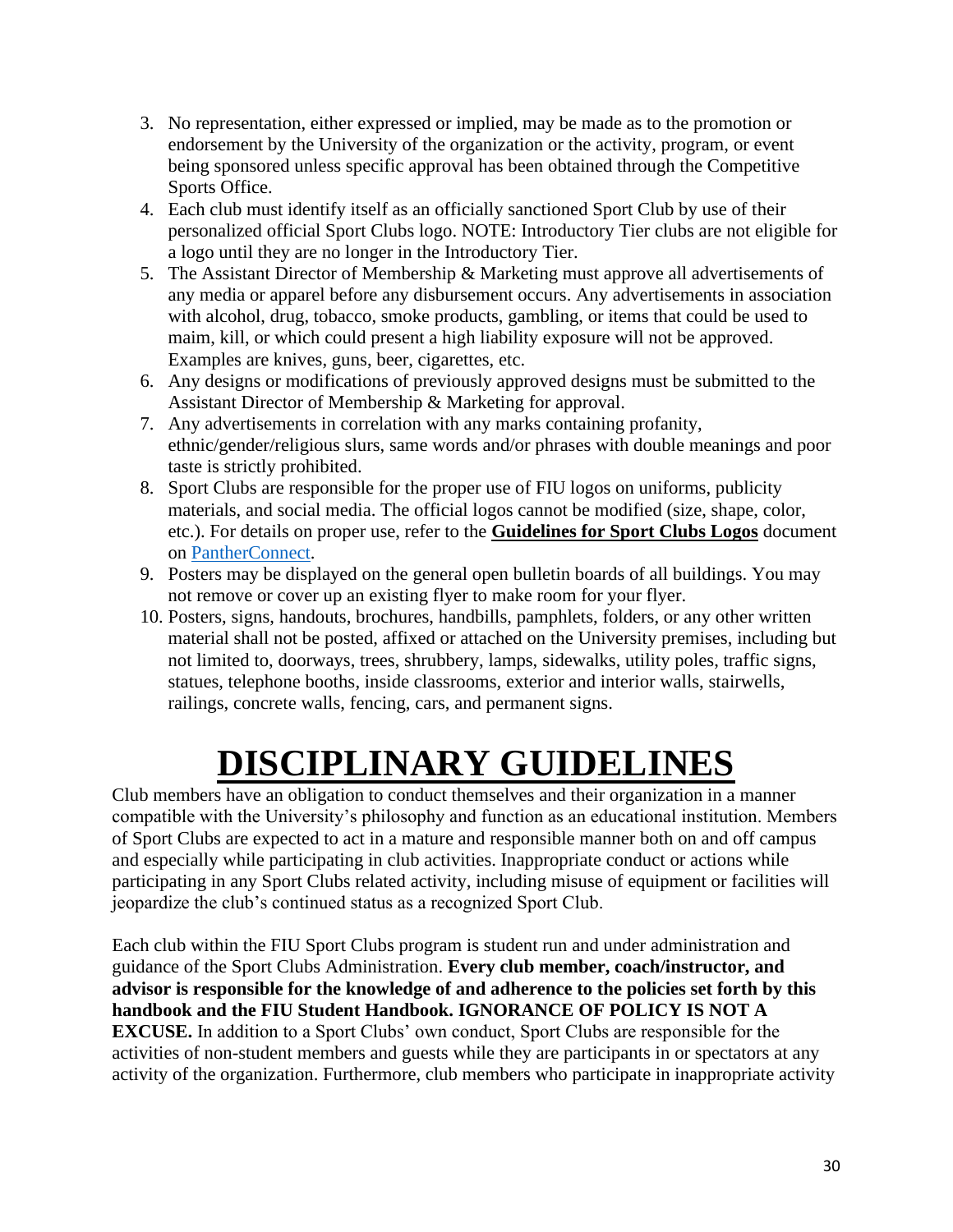that violates University policies, campus regulations, or state or federal laws will be subject to disciplinary action by the Sport Clubs Administration, FIU, and/or appropriate legal authorities.

## **MEMBERS CONDUCT**

Club members have an obligation to conduct themselves and their organization in a manner compatible with the University's philosophy and function as an educational institution. Members of Sport Clubs are expected to act in a mature and responsible manner both on and off campus and especially while participating in club activities. Inappropriate conduct or actions while participating in any club related activity, including misuse of equipment or facilities would jeopardize the club's continued status as a recognized Sport Clubs. Furthermore, club members who participate in inappropriate activity that violates University policies, state laws or federal laws will be subject to disciplinary action by the Competitive Sports program.

## **ADMINISTRATIVE NON-COMPLIANCE**

Any team that is non-compliant with administrative duties and deadlines will be subject to disciplinary action. Non-compliant clubs are defined as a club who has failed to do ANY of the following:

- 1. Complete Sport Clubs re-registration in the spring semester.
- 2. Attend meetings or officer training without arranging a make-up session by the probation deadline with the Competitive Sports Graduate Assistant or Program Assistant.
- 3. Complete required paperwork including, but not limited to:
	- a. Permission, Release, and Indemnity Agreements
		- b. Event/Practice Schedules
		- c. Travel Request Forms
		- d. CPR & First Aid Certifications
- 4. Spend more money than the club has available in its accounts.
- 5. Complete the minimum requirements for Red Tier.

For Administrative Non-Compliance infractions, Competitive Sports Administration will determine a sanction. This sanction may be appealed to the Sport Club Council no later than 2 weeks after receiving the sanction letter.

## **BEHAVIORAL NON-COMPLIANCE**

Any violations by a Sport Club or individual of State Law, Federal Law, University Policy, or the Sport Clubs Handbook will result in a disciplinary action taken by the appropriate authorities, in addition to a hearing with the Sport Clubs Council, in which a disciplinary sanction will be recommended to the Competitive Sports Administration for approval. A disciplinary hearing will set disciplinary action. Depending on the severity of the violation, disciplinary sanctions may include probation, suspension, or expulsion, as well as referral to FIU Office of Student Conduct and Conflict Resolution.

## **SANCTIONS**

Should a club commit an infraction, the following measures will be taken:

#### *INITIAL SUSPENSION*

Clubs on Initial Suspension will lose access to their funding from Competitive Sports, all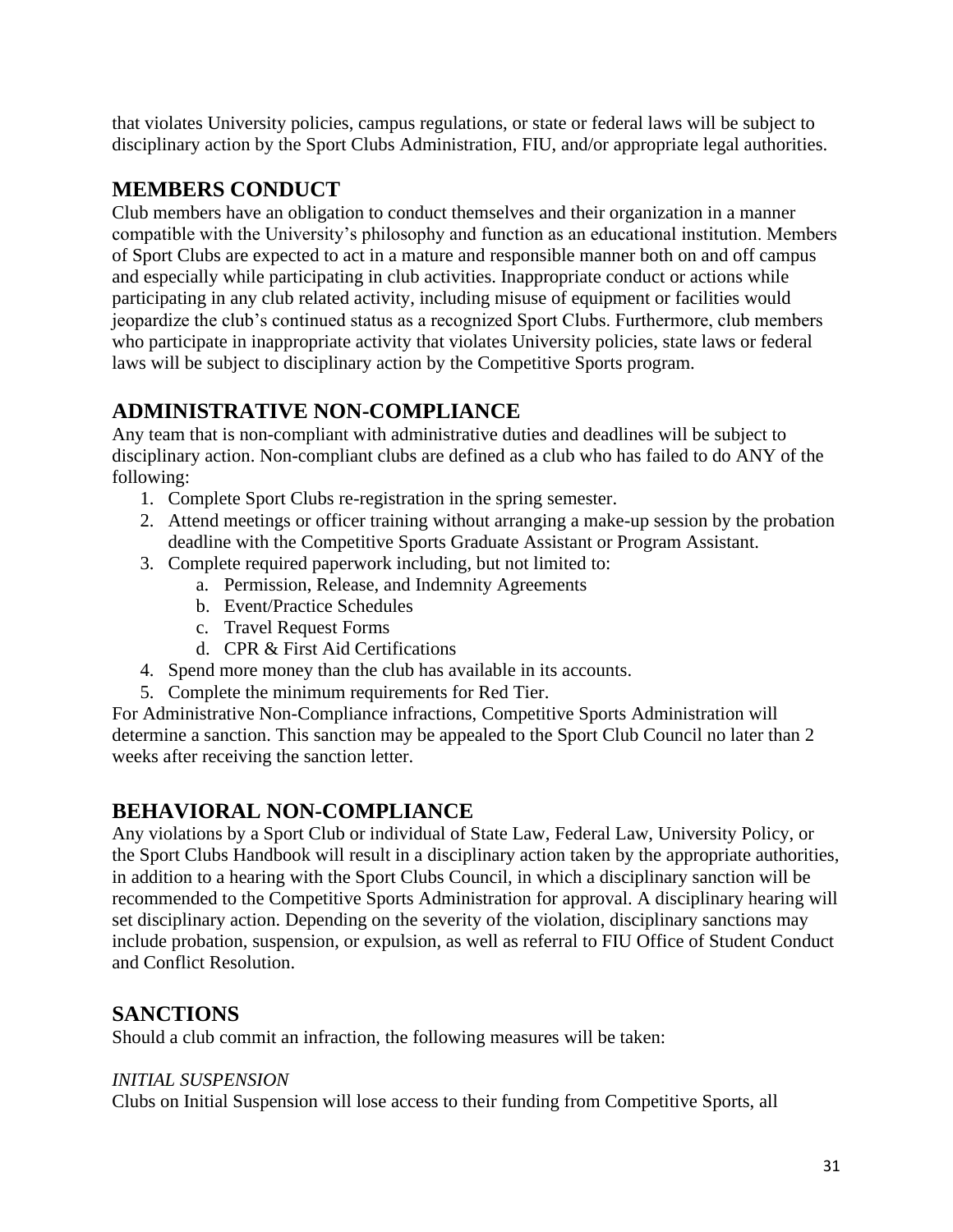practice and game privileges, and will not be eligible for Excellence or Developmental or Panther Points funding until the issue which caused the suspension is resolved. Sport Clubs Administration will inform all the club's officers, as well as the advisor, once that club has been placed on Initial Suspension.

Any incident of administrative or behavioral non-compliance will result in Initial Suspension until the issue is corrected. Upon conclusion of the investigation of the incident that caused the Initial Suspension, a club may be subject to one of the following: Probation, Partial Suspension, Full Suspension, or Expulsion.

**Note:** A club may not remain on Initial Suspension for more than 6 weeks. Doing so will result in expulsion.

## *PROBATION*

Any club on probation will no longer be eligible for Excellence or Developmental Funding during the term of their probation. Additionally, they will no longer be eligible to receive Panther Points during the term of their probation. Any of the following will result in Probation:

#### **Administrative Non-Compliance**

- For a first offense (not currently on Probation), a club will be placed on Probation for one academic semester beyond the semester in which the issue was resolved.
- For a second or third offense (a club is currently on Probation), the term of a club's Probation will be extended for one additional academic semester beyond the previously stated end date.

#### **Behavioral Non-Compliance**

• For a first offense, a club will be placed on Probation for at least 2 academic semesters.

\*The FIU Sport Clubs program does not consider summer semesters to be an academic semester for the purposes of Probation.

#### *PARTIAL SUSPENSION*

Sport Clubs on partial suspension will not be permitted to participate in club related activities in the areas in which they are suspended from. Such a suspension will be related to the infraction (i.e., a club whose partial suspension was related to travel may be prohibited from traveling during the term of its partial suspension). At the conclusion of the partial suspension period, the club will be placed on probation based upon the number of offenses and/or the type of offense. The full probationary term will be served by the club once the partial suspension ends. The following may result in partial suspension:

#### **Administrative Non-Compliance**

For a travel-related offense, a club may be placed on a travel suspension.

## **Behavioral Non-Compliance**

For a first offense, a club may be placed on partial suspension for a term determined by the Sport Clubs Administration and the Sport Clubs Council

#### *FULL SUSPENSION*

Sport Clubs on full suspension will not be eligible to practice or compete (both home and away) and will not be eligible for University Needs-Based funding, Excellence and Developmental Funding, and will not accumulate Panther Points until their suspension term is complete. At the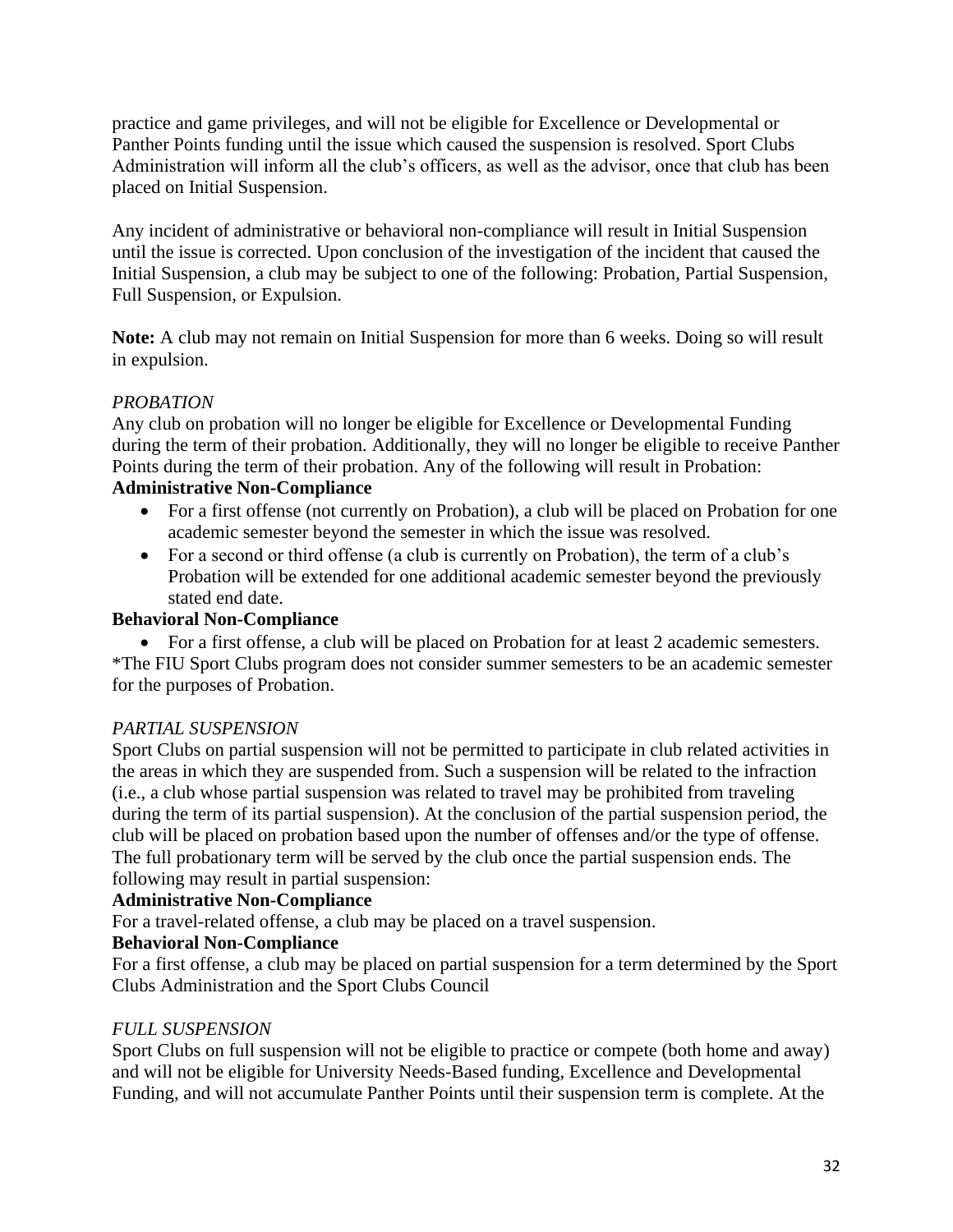conclusion of the full suspension term, the Sport Club team will be placed on probation based upon the number of offenses and/or the type of offense. The full probationary term will be served by the club once the full suspension ends. Any Sport Club that has been placed under full suspension will be demoted to the Red Tier for the following academic year. The following may result in full suspension:

#### **Administrative Non-Compliance**

For a fourth offense (while a club is on probation).

#### **Behavioral Non-Compliance**

For a first offense, a club may be placed on full suspension for a term determined by Sport Clubs Administration and the Sport Clubs Executive Board.

## **EXPULSION**

Any club that is expelled from the Sport Clubs program will lose all access to University Needs-Based funding, Excellence & Developmental Funding, as well as access to facilities and fields administered by the Competitive Sports program. Furthermore, the club may be referred to the Office of Student Conduct and Conflict Resolution for further investigation. Club funds will be returned to the Sport Clubs Executive Board account for re-distribution to the remaining clubs through incentive funding. Any club that has been expelled will not be eligible for reinstatement for a period of at least two full academic years. Any of the following will result in expulsion:

## **Administrative Non-Compliance**

- For a fifth offense while a club is on probation.
- Any one incident of administrative non-compliance that remains unresolved by the club 6 weeks after the incident occurred.
- Clubs who fail to complete the minimum Red Tier requirements in a given year.
- Clubs who remain in the Red Tier for 2 consecutive years and make insufficient progress to advance out of the Probationary Tier shall be expelled from the Sport Clubs program at the end of the second year.

## **Behavioral Non-Compliance**

- For a second offense while a club is on probation.
- Any one offense in violation of State Law, Federal Law, University policy, or Sport Clubs policy that is deemed so egregious that it warrants immediate expulsion (i.e., hazing, discrimination, alcohol or drug abuse, or wanton destruction of property).

## **HAZING**

In the State of Florida, hazing is a criminal offense. Hazing is when "any group or individual action or activity inflicts or intends to inflict physical or mental harm or discomfort or which may demean, disgrace, or degrade any person, regardless of location, intent, or consent of the participant(s) occurs." *(FIU Student Handbook, Student Code of Conduct 6.i)* Hazing includes, but is not limited to:

- 1. Interference with a student's academic performance.
- 2. Forced consumption of any food, alcohol, controlled substances, drugs, or any other substance.
- 3. Forced physical activity (beyond what is ordinarily part of an organized, voluntary sports contest/practice/training).
- 4. Deprivation of food or sleep.
- 5. Kidnapping, including restricting a person to move about in free and lawful manner.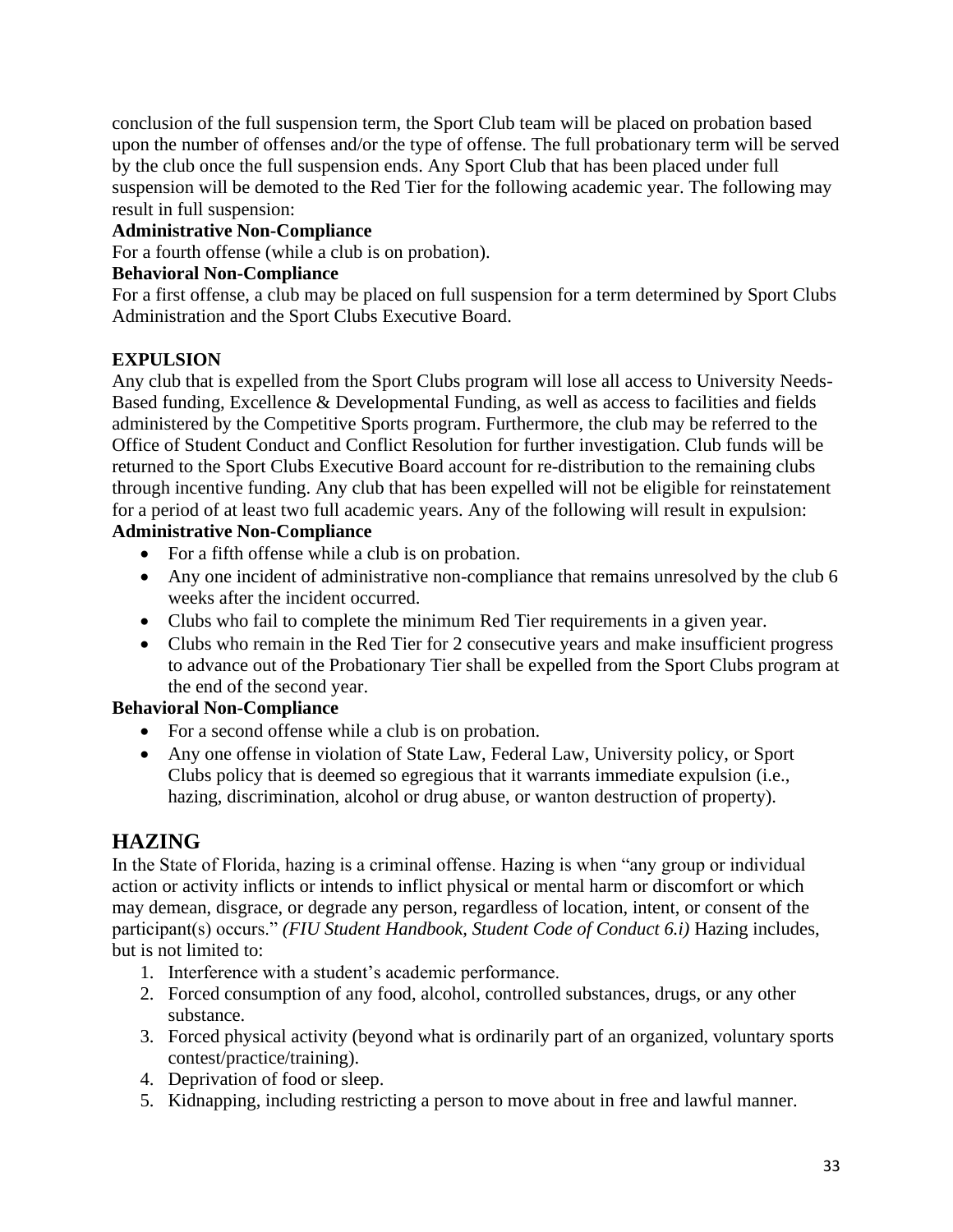- 6. Physical abuse of any nature.
- 7. Performing personal chores or errands.
- 8. Verbal abuse or degradation, including yelling or demands.
- 9. Assigning or endorsing pranks (i.e. stealing, harassing other organizations, defacing property, etc.)
- 10. Any action or threatened action that would subject the individual to embarrassment, humiliation or mental distress, including the use of demeaning names.
- 11. Any other acts or intended acts that constitute hazing pursuant to 240.1325 Florida Statutes.

## **APPEAL PROCESS**

A club that wishes to appeal any disciplinary decision set forth by the Sport Clubs Administration must do so within 2 weeks of the initial ruling. Appeals must be made in writing and sent to the Competitive Sports Assistant Directory.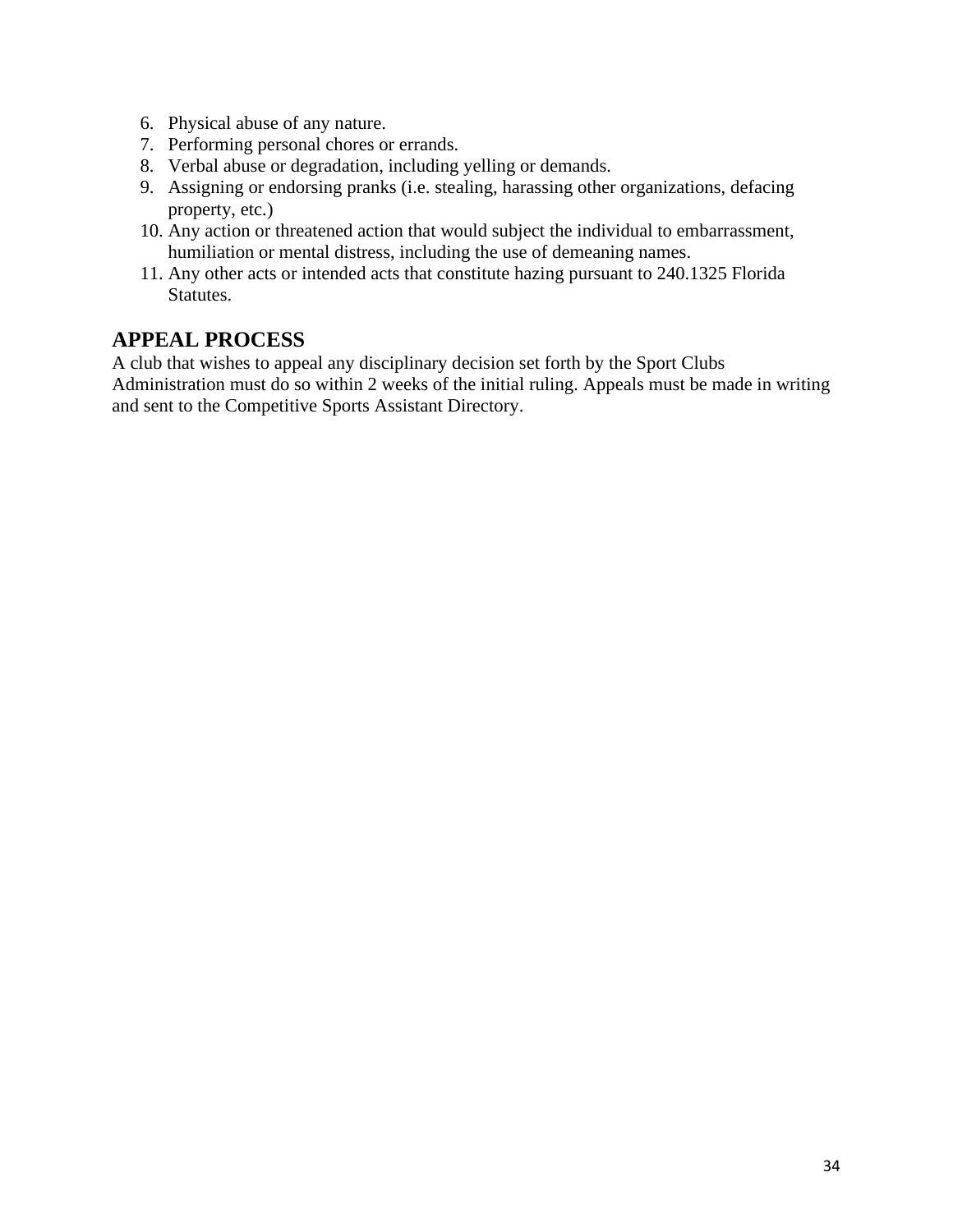## **APPENDIX A: SPORT CLUBS & PRESIDENTS DIRECTORY 2019-2020**

| <b>Sport Club</b>                | <b>Club President</b>  | <b>President's Email</b> |
|----------------------------------|------------------------|--------------------------|
| Aikido                           | <b>Brianna Weiss</b>   | bweis019@fiu.edu         |
| Badminton                        | Hemeng Chen            | hchen003@fiu.edu         |
| <b>Baila FIU</b>                 | Richard Sotolongo      | rsoto051@fiu.edu         |
| <b>Baseball</b>                  | <b>Manny Real</b>      | mreal010@fiu.edu         |
| Basketball - Men's               | Marc Toussaint         | mtous017@fiu.edu         |
| Brazilian Jiu-Jitsu              | Sadija Zubair          | szuba003@fiu.edu         |
| Capoeira                         | Marina Salvador        | msalv020@fiu.edu         |
| Equestrian                       | <b>Shelby Leach</b>    | Sleac007@fiu.edu         |
| Fencing                          | <b>Alan Garces</b>     | Agarc867@fiu.edu         |
| Handball                         | Jonathan Milian        | Jmili030@fiu.edu         |
| Kendo                            | <b>Rodney Castillo</b> | Rcast179@fiu.edu         |
| Nachde Panthers Bollywood Fusion | Tasnia Arshee          | tarsh002@fiu.edu         |
| Powerlifting                     | Guillermo Casal        | gcasa032@fiu.edu         |
| Rugby - Men's                    | Joaquin Freixa         | Jfrei031@fiu.edu         |
| Rugby - Women's                  | Massie Castillo        | Mcast446@fiu.edu         |
| Run Club                         | Jorge Martinez         | Jmart813@fiu.edu         |
| Scuba                            | Coral Murray           | Cmurr041@fiu.edu         |
| Spikeball                        | Rey Cami               | Rcami008@fiu.edu         |
| Soccer - Men's                   | <b>Edison Enderica</b> | Eende001@fiu.edu         |
| Soccer - Women's                 | Daniella Arroya        | Darro013@fiu.edu         |
| Volleyball - Men's               | Kevin                  | Kiriz005@fiu.edu         |
| Volleyball – Women's             | Deborah Pupillo        | Dpupi001@fiu.edu         |
| Wrestling                        | Max Dalcy              | Mdalc001@fiu.edu         |